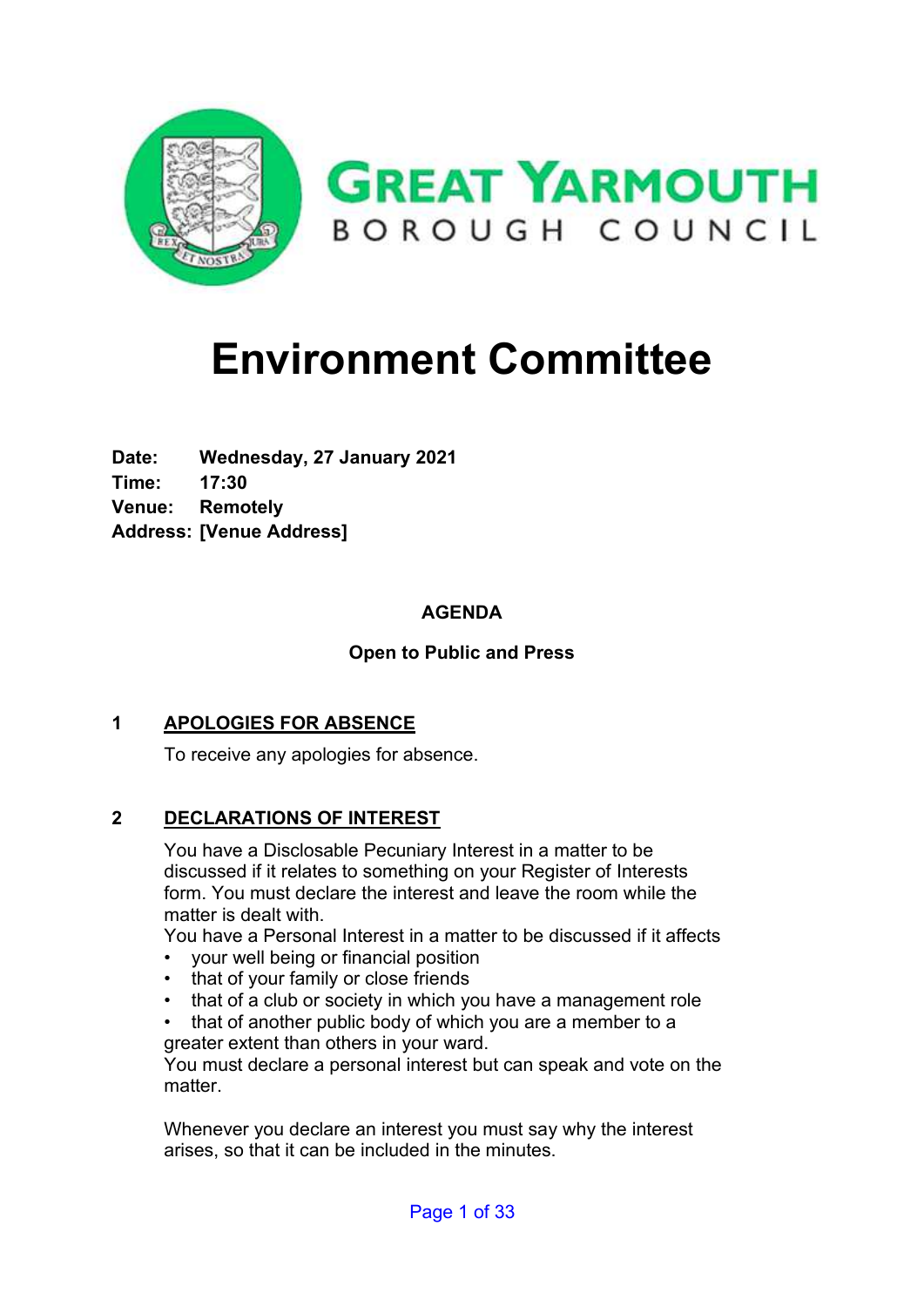## **3 MINUTES**

To confirm the minutes of the meeting held on the 4 November 2020.

## **4 FORWARD PLAN**

Report attached.

## **5 COUNCIL MEMBERSHIP OF WATER RESOURCES EAST (WRE) 11 - 28 LIMITED**

Report attached.

## **6 OUTDOOR SPACES PAPER**

**29 - 33**

Report attached.

## **7 ANY OTHER BUSINESS**

The Chairman has approved the following items of other business :-

- Update on COVID 19 work from Head of Environmental **Health**
- Coastal Partnership East Update

## **8 EXCLUSION OF PUBLIC**

In the event of the Committee wishing to exclude the public from the meeting, the following resolution will be moved:-

"That under Section 100(A)(4) of the Local Government Act 1972, the public be excluded from the meeting for the following item of business on the grounds that it involved the likely disclosure of exempt information as defined in paragraph 1 of Part I of Schedule 12(A) of the said Act."

## **9 CONFIDENTIAL GYB SERVICES - UPDATE**

**Details** 

**9 - 10**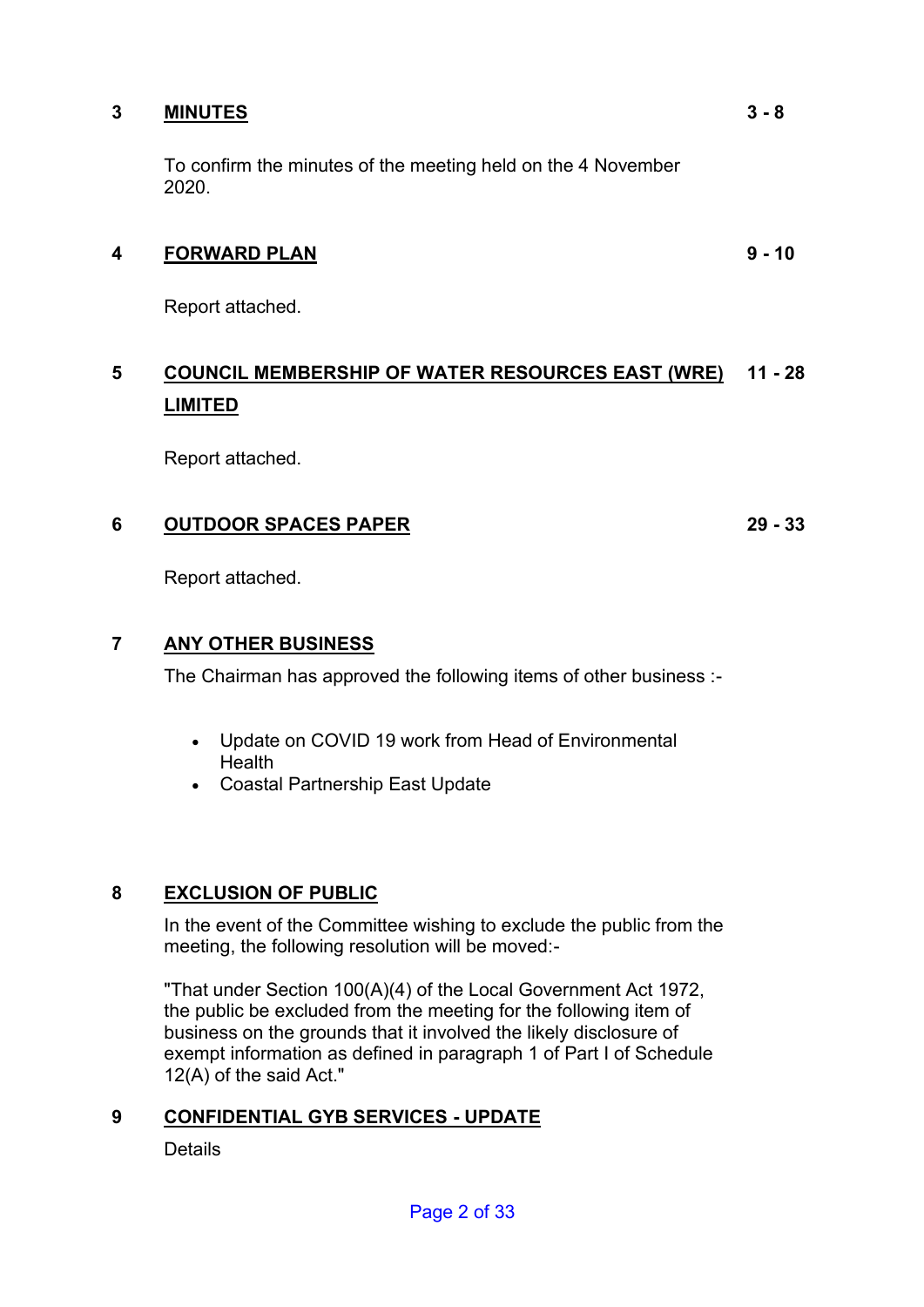# **Environment Committee**

## **Minutes**

Wednesday, 04 November 2020 at 16:00

PRESENT:-

Councillor P Carpenter (in the Chair); Councillors Annison, Bensly, Bird, Borg, Fairhead, Hacon, D Hammond, Robinson-Payne, Talbot & B Wright.

Councillor G Carpenter attended as a substitute for Councillor Cameron.

Councillor C M Walker attended as a substitute for Councillor Waters-Bunn.

Mrs P Boyce (Strategic Director), Mr J Wilson (Head of Environmental Services), Mrs J Beck (Head of Property & Asset Management), Mrs M Lee (Head of Customer Services), Mr C Silverwood (Director of Operational Services), Mr B Harris (Coastal Engineer, GYBC) & Mrs S Wintle (Corporate Services Manager).

Ms K Fisher (Environment Agency), Mr R Goodliffe (Coastal Manager, Coastal Partnership East) & Ms A Casey (Coastal Adaptation Officer, Coastal Partnership East).

## **1 APOLOGIES FOR ABSENCE**

Apologies for absence were received from Councillors Cameron, Talbot &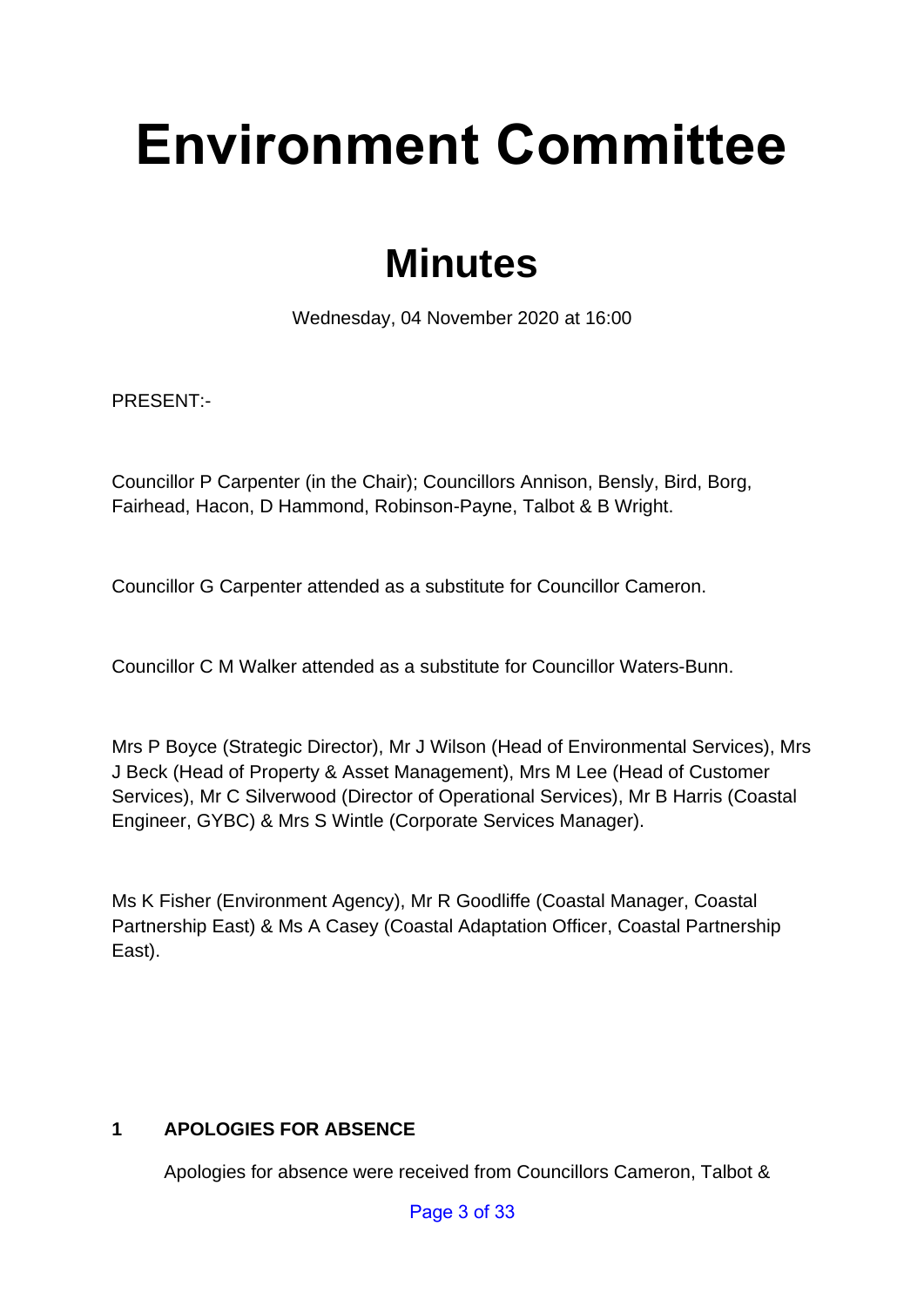Waters-Bunn.

## **2 DECLARATIONS OF INTEREST**

There were no declarations declared at the meeting.

## **3 MINUTES** 3

The minutes of the meeting held on 19 February 2020 were confirmed by assent.

## **4 MATTERS ARISING** 4

The Chairman reported that the Friends of Horsey Seals had visited Great Yarmouth and a number of Councillors were able to engage with them regarding the reduction of plastic pollution in the Borough.

## **5 FORWARD PLAN** 5

The Committee received and considered the Forward Plan.

Councillor Robinson-Payne asked that an update on the Selective Licensing Scheme be added to the Forward Plan. The Head of Environmental Services reported that an update report on the Selective Licensing Scheme was being prepared for presentation to the Housing & Neighbourhood Committee. The Chairman asked if this Committee could see sight of this report. The Head of Environmental Services agreed to this request.

## **6** STREET CLEANSING IMPROVEMENT PLAN

The Committee received and considered the report from the Head of Environmental Services & Director of Operational Services.

The Chairman asked Chris Silverwood to introduce himself to the Committee as he had recently been appointed to the post of Director of Operational Services.

The Head of Environmental Services reported that as part of the FACET project, the Council was looking to undertake a pilot project of smart bin technology at Hemsby, reducing the trips for bin emptying and allowing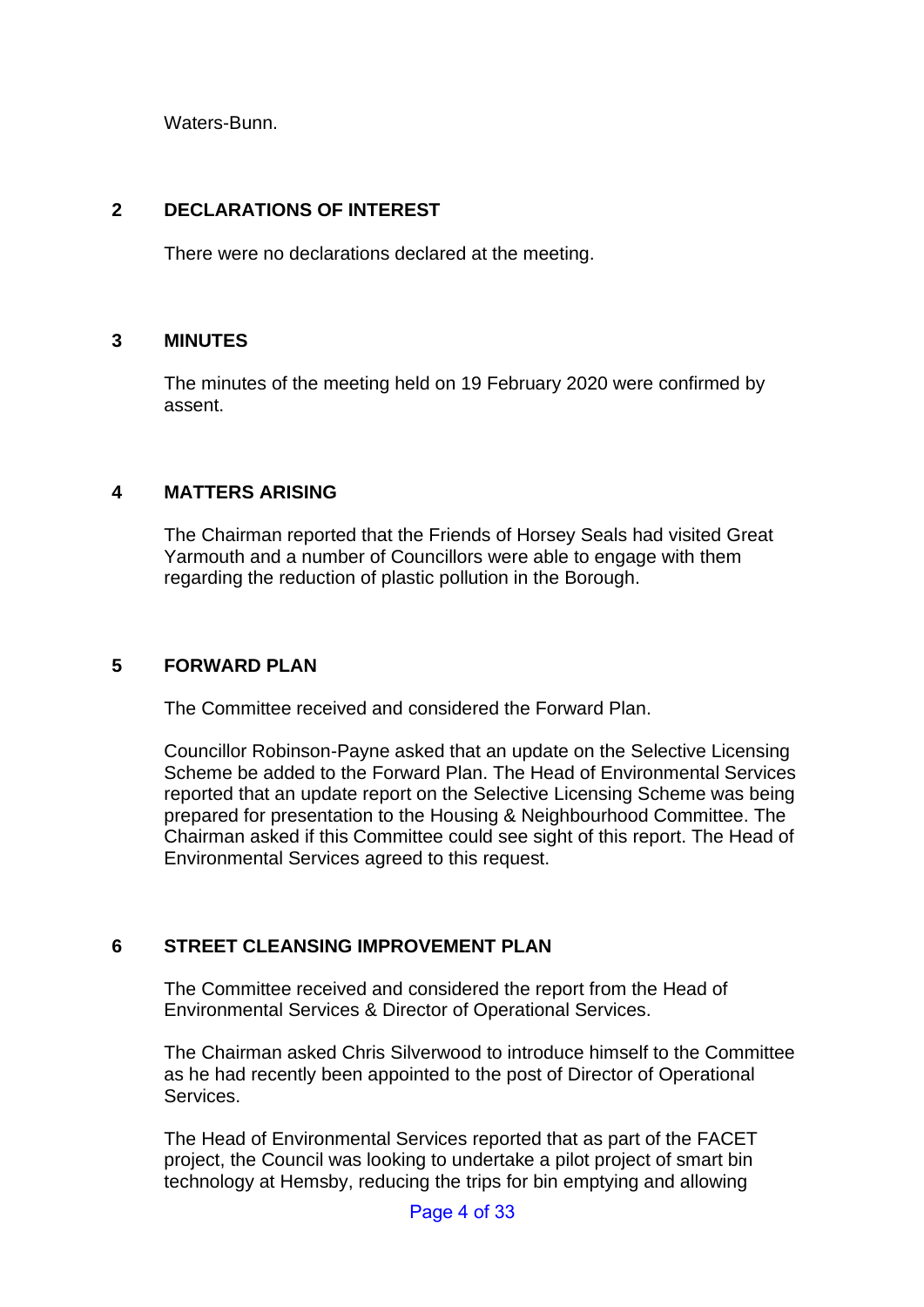for better use of GYB resources. The pilot will run during the 2021 season and the findings will be reported back to this Committee to look at the potential to roll this out further across the Borough.

The Director of Operational Services reported that will funding from the Norfolk Strategic Fund, a team of operatives called the Litter Hit Squad who were highly visible in orange PPE had targeted and cleaned up problem hotspots and high profile areas across the Borough which had been very well received by the public. In the first four weeks, they removed 25 tonnes of detritus and weeds.

The Director of Operational Services reported that two new electric sweeping machines had been purchased with funding from the Norfolk Strategic fund.

The Chairman asked the Head of Environmental Services to go into more detail regarding the FACET project. The Head of Environmental Services reported that the Council had become a full partner of the FACET project meaning that with an investment of £80k (drawn from Covid funding streams), the Council can draw down in excess of £200k of funding for the implementation of the innovative projects around making the tourism sector into a more circular economy.

Councillor D Hammond commended the Hit Squad for the work they had undertaken in the vicinity of Sturdee Avenue.

Councillor Annison reported that the Hit Squad had undertaken outstanding work in Bradwell and asked that his heartfelt thanks be passed on to the members of staff involved.

Councillor Robinson-Payne reported the outstanding work undertaken by the Hit Squad on the Barracks Estate and the positive impact it had had on the local community.

Councillor C M Walker reported that as a result of this work, local residents and retailers were beginning to take renewed pride in the area in which they lived and worked.

RESOLVED:-

That the Committee notes the findings and updates of the Street Cleansing Improvement Plan.

## **7 UPDATE ON ROMAN PLACE IMPROVEMENTS** 7

The Committee received and considered the report from the Head of Customer Services.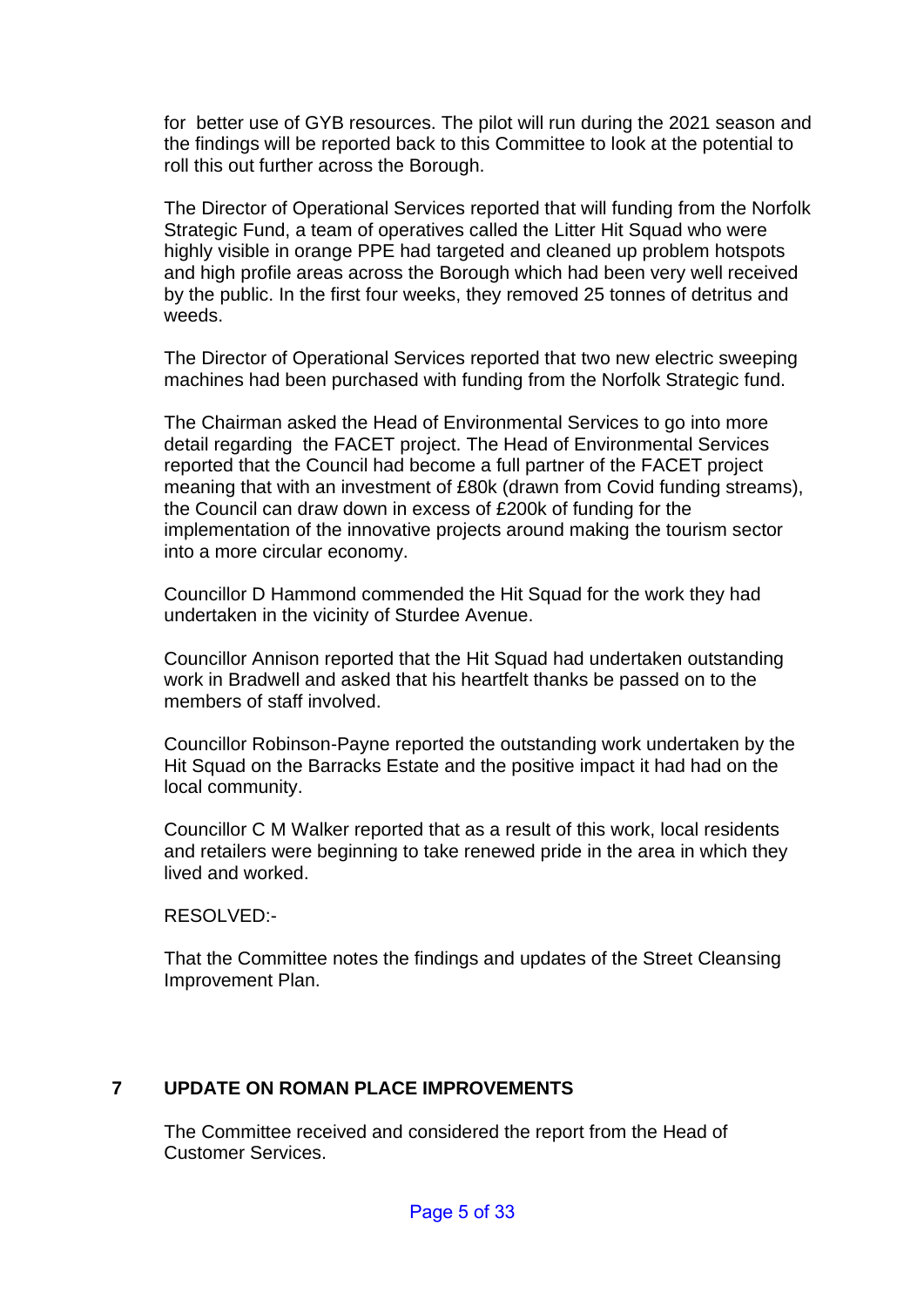The Head of Customer Services reported that following approval from this Committee and with the proposals based on using a micro-pour surface which was under trial, wider testing of this surface dressing material was undertaken. However, upon further testing, the proposed surface dressing was found to be unsuitable due to being prone to the screwing and stripping of turning movements of cars in the car park. Therefore, the only option was the traditional method of resurfacing which was not economically viable as the required funds were not available.

The Head of Customer Services reported that with the available funding, improvements could still be made to the car park to address the potholes, relining of existing spaces and replacement signage as well as a general tidy up of the surrounding area. The current Traffic order restrictions would remain as 24 hours parking with no return within 12 hours. This area could still be considered as part of the wider review of the Residents Zone A. If endorsed these works would be completed by the end of March 2021.

The Chairman reported that the Committee had voiced their concerns regarding the suitability of the micro-pour surface at the last meeting in February.

Councillor Robinson-Payne, who was a Ward Councillor, reported that this car park had been a concern of hers for many years and had been looked over for improvements on several occasions. She was disappointed that improvements had been scaled back and felt that Norfolk County Council had let the Borough down and hoped that the car park would be included in Zone A in the near future.

Councillor Annison reiterated the concerns of the Committee expressed at the last meeting that the proposed micro-pour surface would not be fit for purpose and that he fully supported the concerns of Councillor Robinson-Payne.

Councillor Bensly also fully supported the views of Councillor Robinson-Payne and reported that the Committee should make its position known at the next meeting of the GYT&ISG and lobby the Council Council to resurface the car park. The Council did not want to be in the position of spending £16k of taxpayers money to fill in the pot holes if the car park was going to be resurfaced properly as this would be a waste of public funds.

The Head of Customer Services reported that the GYT&ISG was scheduled to meet in the New Year and she would pass the views of this Committee. Councillor C M Walker reported that she was disappointed that a County officer had not been asked to attend the meeting to answer questions. The Head of Customer Services assured the Committee that senior County officers sat on the GYT&ISG and she re-assured the Chairman that the views of the Committee would be made known.

#### RESOLVED:-

(i) That the Committee endorse the identified budget and spend contained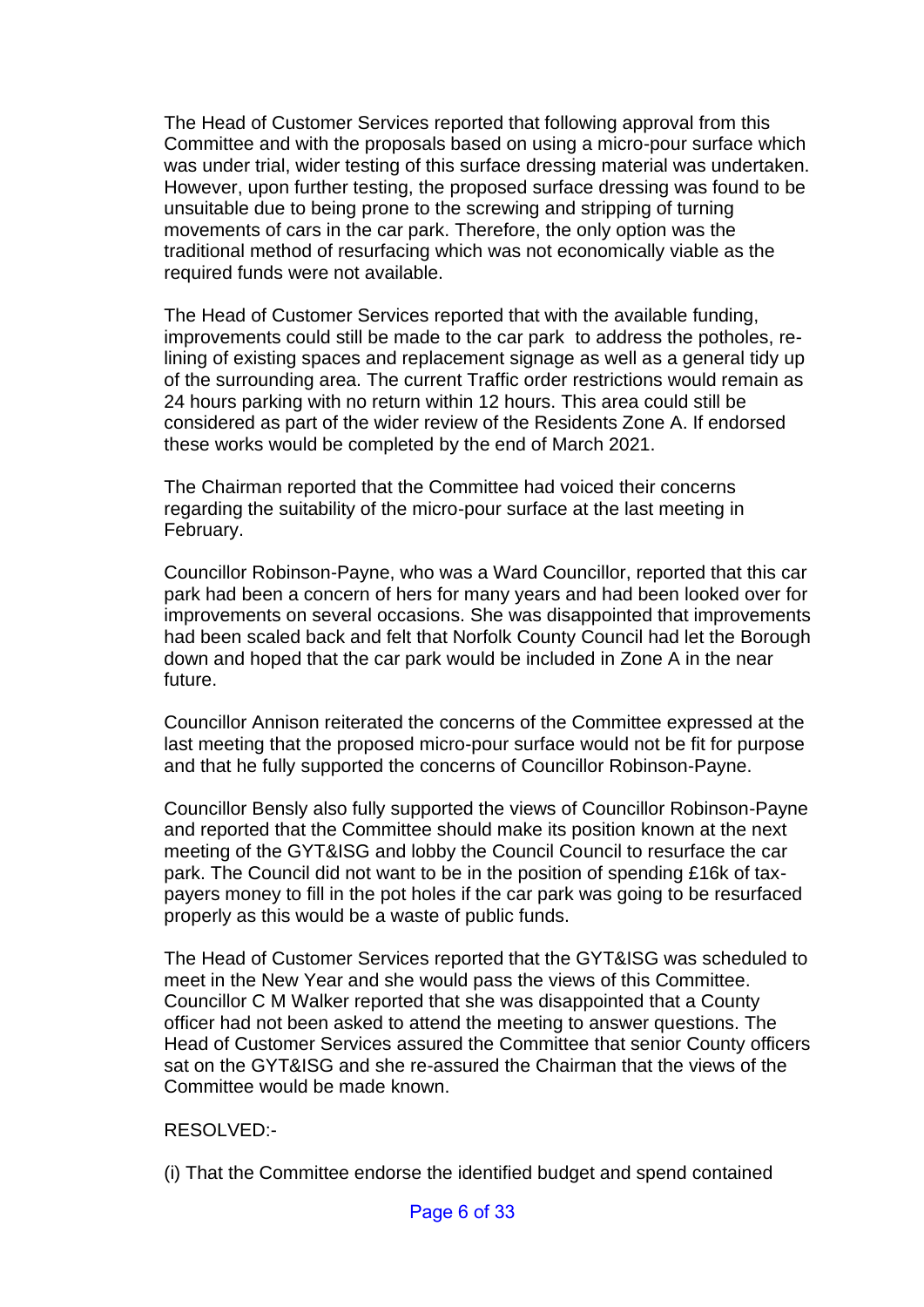within section 5.1 of the report on the revised proposal of improvements as outlined in section 3 of the report; and

(ii) That the Committee agree that a proposal be made to the Great Yarmouth & Transport & Infrastructure Steering Group that Roman Place is to be refurbished as part of the Norfolk County Council Forward Capital Programme.

## **8 UPDATE ON HEMSBY COASTAL MANAGEMENT PROJET** 8

The Committee received and considered the report from the Coastal Manager and Coastal Adaptation Officer, Coastal Partnership East

The Committee received a presentation from Kellie Fisher from the Environment Agency which provided an overview of coastal adaptation and how this might apply to Hemsby in relation to developing adaptation options for the longer-term management of the coast.

The Coastal Manager and Coastal Adaptation Officer, Coastal Partnership East ,gave a presentation to the Committee on the development of the shortterm coastal defence scheme at Hemsby regarding ideas and options for the rock berm design.

The Chairman thanked the officers for their informative presentations.

Councillor Bensly thanked the officers for their presentations and for the invaluable work they were undertaking to protect vulnerable residents in his ward.

## RESOLVED:-

That the Committee note the progress of this work.

## **9 ANY OTHER BUSINESS** 9

The Chairman reported that she had received the following two items of urgent business:-

(i) Councillor Waters-Bunn, although unable to be present at the meeting, was concerned regarding large numbers of parents congregating at school gates across the Borough. The Head of Environmental Services reported that he would contact Councillor Waters-Bunn after the meeting to obtain specific details and to ascertain whether it might be prudent for the Covid Marshalls to be deployed at school gates at specified schools for a short period of time to reinforce the social distancing rule.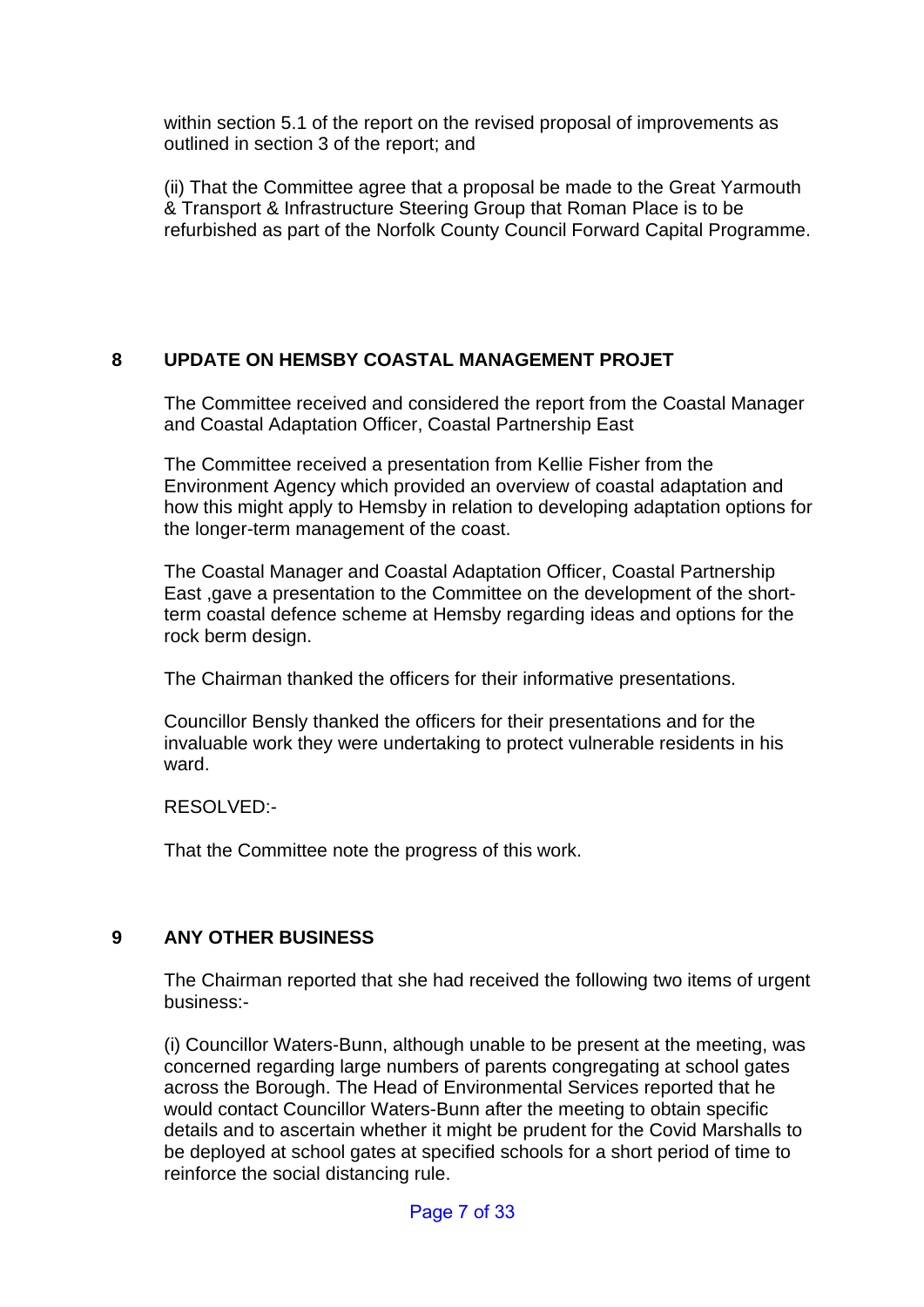(ii) Councillor C M Walker reported that she had concerns regarding the residents in her ward as she felt that Councillors did not receive the most upto-date Covid intelligence to disseminate to their constituents to help keep them safe and to signpost them to the necessary help. For example, following the recent outbreaks at local food processing plants which resulted in much increased numbers of Covid cases in the Magdalen ward. The Chairman reported that intelligence reports were updated several times a day and it was difficult for the Environmental Services Team to both act on the new information as well as share this sensitive information with the necessary bodies.

The Strategic Director reported that this was a very relevant point and that she would instruct the Communications Team to ensure that Councillors were made aware of issues in their wards as quickly as possible.

## **10 GYB LIAISON BOARD MINUTES**

The Committee noted the minutes of the GYB Liaison Board by assent.

## **11 GYB COMPANY BOARD MINUTES**

The Committee noted the confidential GYB Company Board minutes by assent.

## **12 EXCLUSION OF PUBLIC**

The meeting ended at: 18:00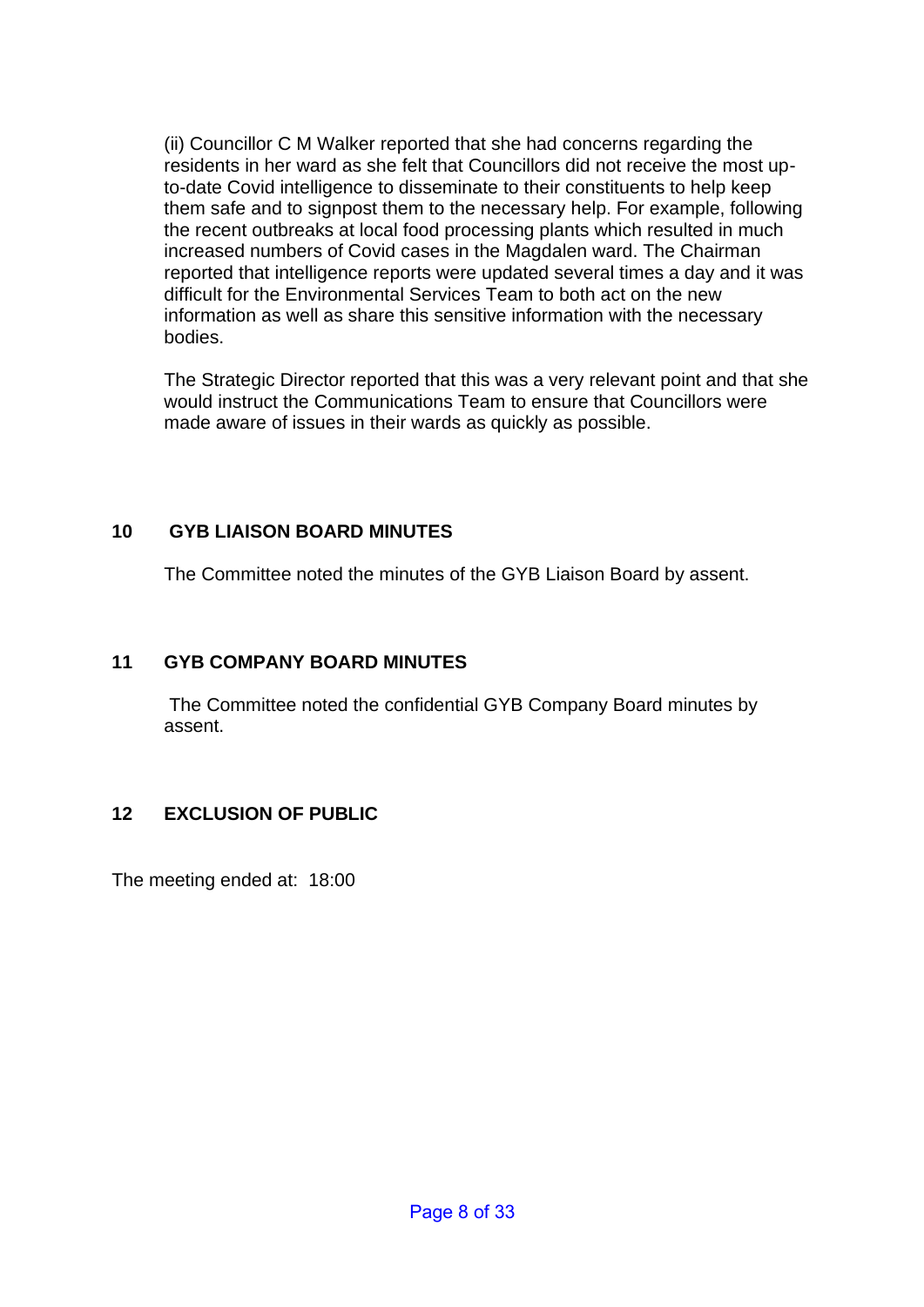## **Forward Plan for Environment Committee**

| <b>URN</b> | <b>Matter for Decision</b>                     | <b>Report by</b>                      | Agenda<br>$\overline{\mathbf{r}}$<br>ರಾ<br>Pre<br>Θĕ | ш          |
|------------|------------------------------------------------|---------------------------------------|------------------------------------------------------|------------|
|            | 20-163 Outdoor Spaces                          | Strategic Director (KW)               | 18/01/21                                             | 27/01/2021 |
|            | Council Membership of Water Resources East     |                                       | 18/01/21                                             | 27/01/2021 |
|            | 21-006 (WRE) Limited                           | Senior Strategic Planner              |                                                      |            |
|            | 21-007 GYB Services - update                   | Strategic Director (PB)               | 18/01/21                                             | 27/01/2021 |
|            | 19-111 Lowering the Council's Carbon Footprint | <b>Head of Environmental Services</b> | 18/01/21                                             | 27/01/2021 |
|            | 20-135 Update on Roman Place Proposals         | <b>Head of Customer Services</b>      | <b>TBC</b>                                           | <b>TBC</b> |
|            | 20-050 Crematorium and Tea Rooms               | <b>Head of Customer Services</b>      | <b>TBC</b>                                           | <b>TBC</b> |
|            | 19-095 Environment Strategy                    | <b>Head of Environmental Services</b> | <b>TBC</b>                                           | <b>TBC</b> |

### Key

Standing item on agenda

Page 9 of 33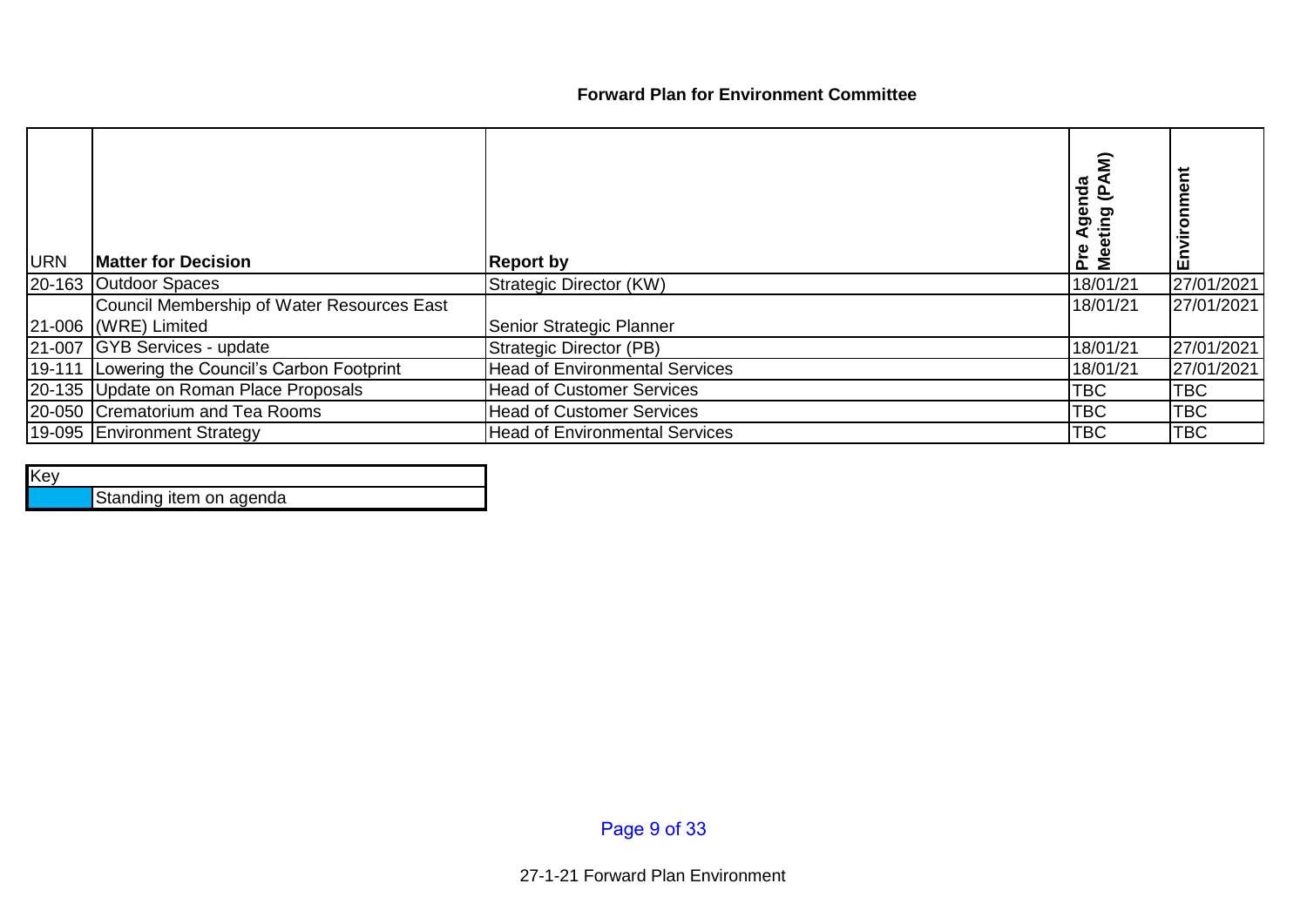| Policy &<br>Resources | Council |
|-----------------------|---------|
|                       |         |
|                       |         |
|                       |         |
|                       |         |
|                       |         |

Page 10 of 33

27-1-21 Forward Plan Environment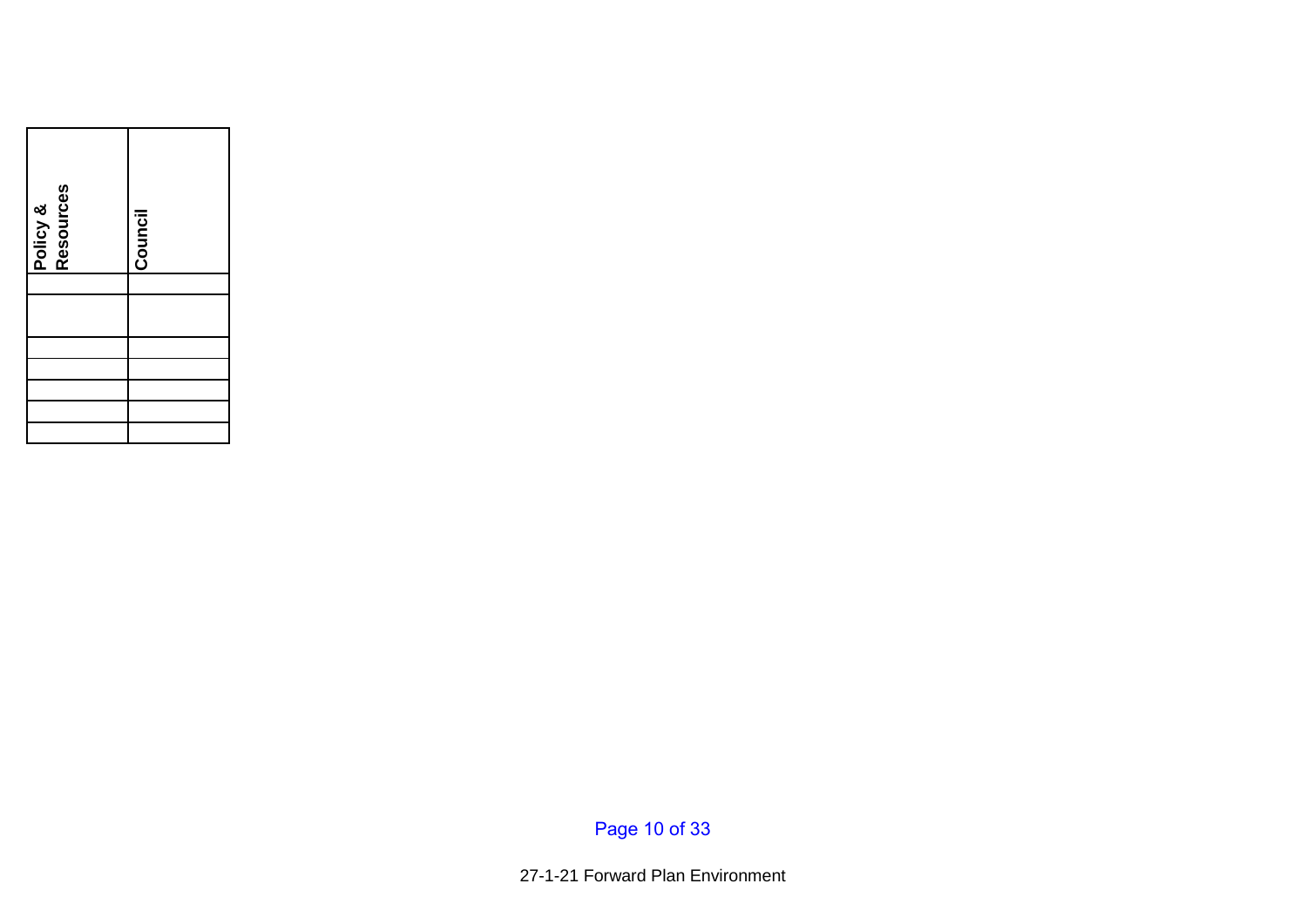Subject: Council Membership of Water Resources East (WRE) Limited

Report to: Executive Leadership Team 20<sup>th</sup> January 2021 Environment Committee 27<sup>th</sup> January 2021 Full Council 23rd February 2021

Report by: Senior Strategic Planner

## **SUBJECT MATTER**

Appointment of Great Yarmouth Borough Council to membership of the Water Resources East (WRE) Strategic Advisory Group.

## **RECOMMENDATIONS**

**That Environment Committee:**

- **1. Endorse the report as set out; and**
- **2. Recommend to Full Council the appointment of Great Yarmouth Borough Council to membership of the Water Resources East (WRE) Strategic Advisory Group**

## **1 BACKGROUND**

1.1 Water Resources East (WRE) is a collaborative membership organisation in the East of England, bringing together companies with a stake in water to safeguard a sustainable supply of water for all water uses.

1.2 WRE is one of five regional groups in England formed through Defra and the Environment Agency to create a National Framework for water resource management. WRE is currently preparing a water resource management plan for the eastern region to 2045, helping (amongst other priorities) to secure water resources needed for housing development and economic growth.

1.3 Kings Lynn & West Norfolk, Breckland, the Broads Authority and North Norfolk District Council are all current members of WRE, acting within its Strategic Advisory Group. Membership of the Strategic Advisory Group offers the ability for members to vote on key matters within the organisation, including shaping the emergent resource management plan.

1.4 Whilst water resource issues are not currently identified as a significant strategic planning issue within the Council's Local Plan, this future position may change. The Council will be embarking on a whole Local Plan review later in 2021, therefore membership of WRE would offer the Council greater opportunities to plan for future water resources, both strategically and collaboratively with other County partners, as part of the Council's ongoing Duty to Co-operate.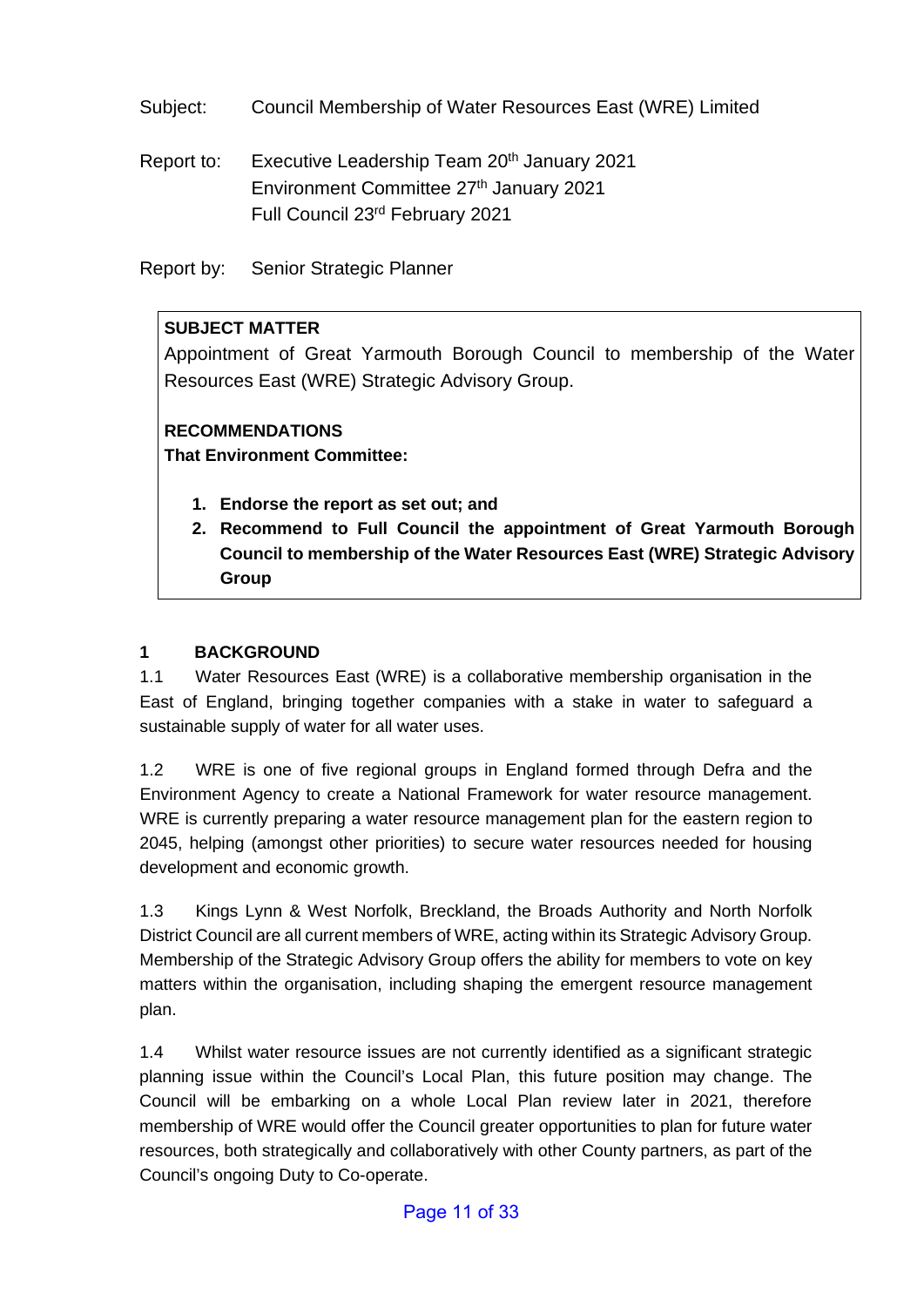1.5 Membership of the WRE Strategic Advisory Group would require the participation of one Council Member, meeting quarterly (three full days in total) during the year. If the Council were to become a member, it's total liability would be limited to £1 should WRE be dissolved.

1.6 Further details on the role and purpose of Water Resources East can be found at [https://wre.org.uk/wp-content/uploads/2020/01/WRE-Business-Plan-Approved-V6-](https://wre.org.uk/wp-content/uploads/2020/01/WRE-Business-Plan-Approved-V6-Jun19.pdf) [Jun19.pdf.](https://wre.org.uk/wp-content/uploads/2020/01/WRE-Business-Plan-Approved-V6-Jun19.pdf) The terms of reference for membership of WRE are provided in Appendix 1 of this report.

## **2. FINANCIAL IMPLICATIONS**

2.1 Membership of Water Resources East may result in some efficiency savings for the Council through further collaborative planning of water resources across Norfolk, as part of discharging its Duty to Co-operate.

## **3. LEGAL AND RISK IMPLICATIONS**

3.1 Membership of Water Resources East would mean that the Council would become a formal member of the company, however the total liability fee is nominal should the company be dissolved.

## **4. CONCLUSIONS**

4.1 Membership of the Water Resources East (WRE) Strategic Advisory Group provides the Council with the opportunity to work more collaboratively with other key stakeholder when planning for the future water resources effecting the borough and wider East of England region.

## **5. RECOMMENDATIONS**

**That Environment Committee:**

- **1. Endorse the report as set out**
- **2. Recommend to Full Council the appointment of Great Yarmouth Borough Council to membership of the Water Resources East (WRE) Strategic Advisory Group**

*Areas of consideration: e.g. does this report raise any of the following issues and if so how have these been considered/mitigated?*

| Area for consideration                  | <b>Comment</b>                                                                                                            |  |  |  |
|-----------------------------------------|---------------------------------------------------------------------------------------------------------------------------|--|--|--|
| <b>Monitoring Officer Consultation:</b> | To be consulted through Executive Leadership<br>Team $-20th$ January 2021                                                 |  |  |  |
|                                         | Section 151 Officer Consultation:   To be consulted through Executive Leadership<br>Team $-20$ <sup>th</sup> January 2021 |  |  |  |
| <b>Existing Council Policies:</b>       | N/A                                                                                                                       |  |  |  |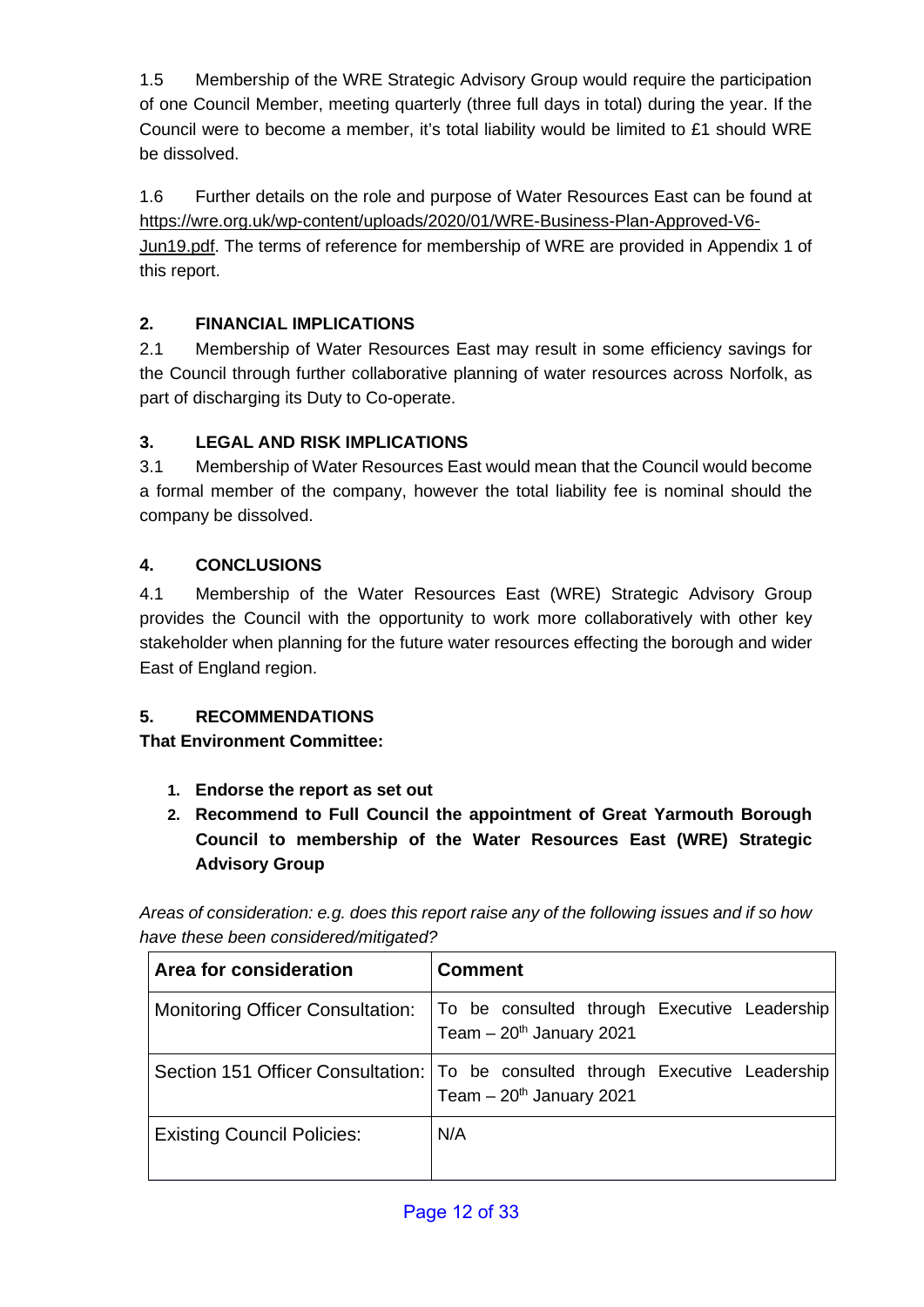| <b>Financial Implications:</b>                  | Discussed in the report |
|-------------------------------------------------|-------------------------|
| Legal Implications (including<br>human rights): | None directly           |
| <b>Risk Implications:</b>                       | Discussed in the report |
| <b>Equality Issues/EQIA</b><br>assessment:      | None                    |
| Crime & Disorder:                               | None                    |
| <b>Every Child Matters:</b>                     | None                    |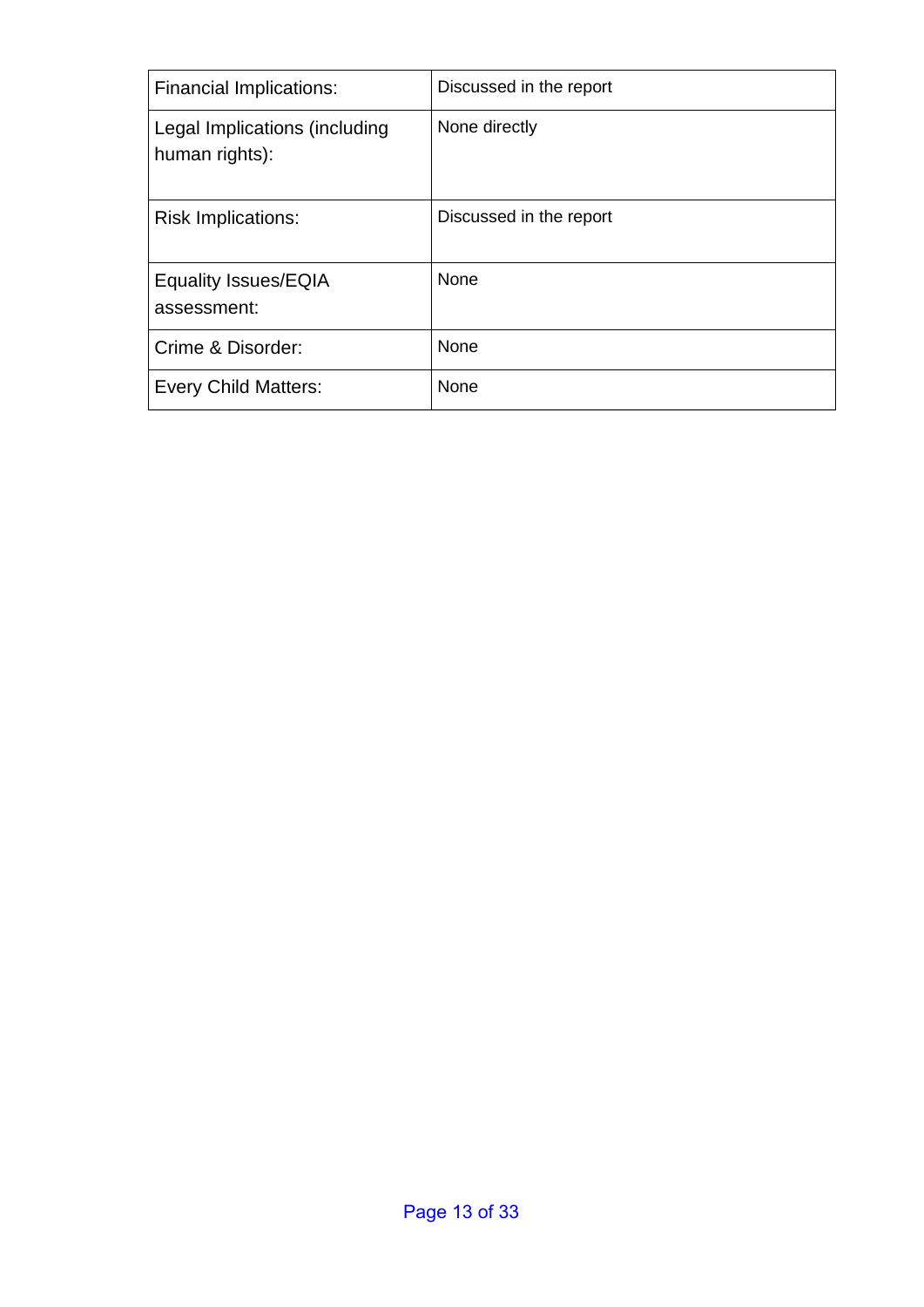## Appendix 1 – Draft Articles of Association for Water Resources (WRE) Ltd.

#### **THE COMPANIES ACT 2006**

#### **PRIVATE COMPANY LIMITED BY GUARANTEE**

#### **ARTICLES OF ASSOCIATION**

**OF**

#### **WATER RESOURCES EAST (WRE) LIMITED**

#### **(the "Company")**

The subscriber to this memorandum of association wishes to form a company under the Companies Act 2006 and agrees to become a member of a company.

Name of subscriber **Authentication by each subscriber** Authentication by each subscriber

Dated: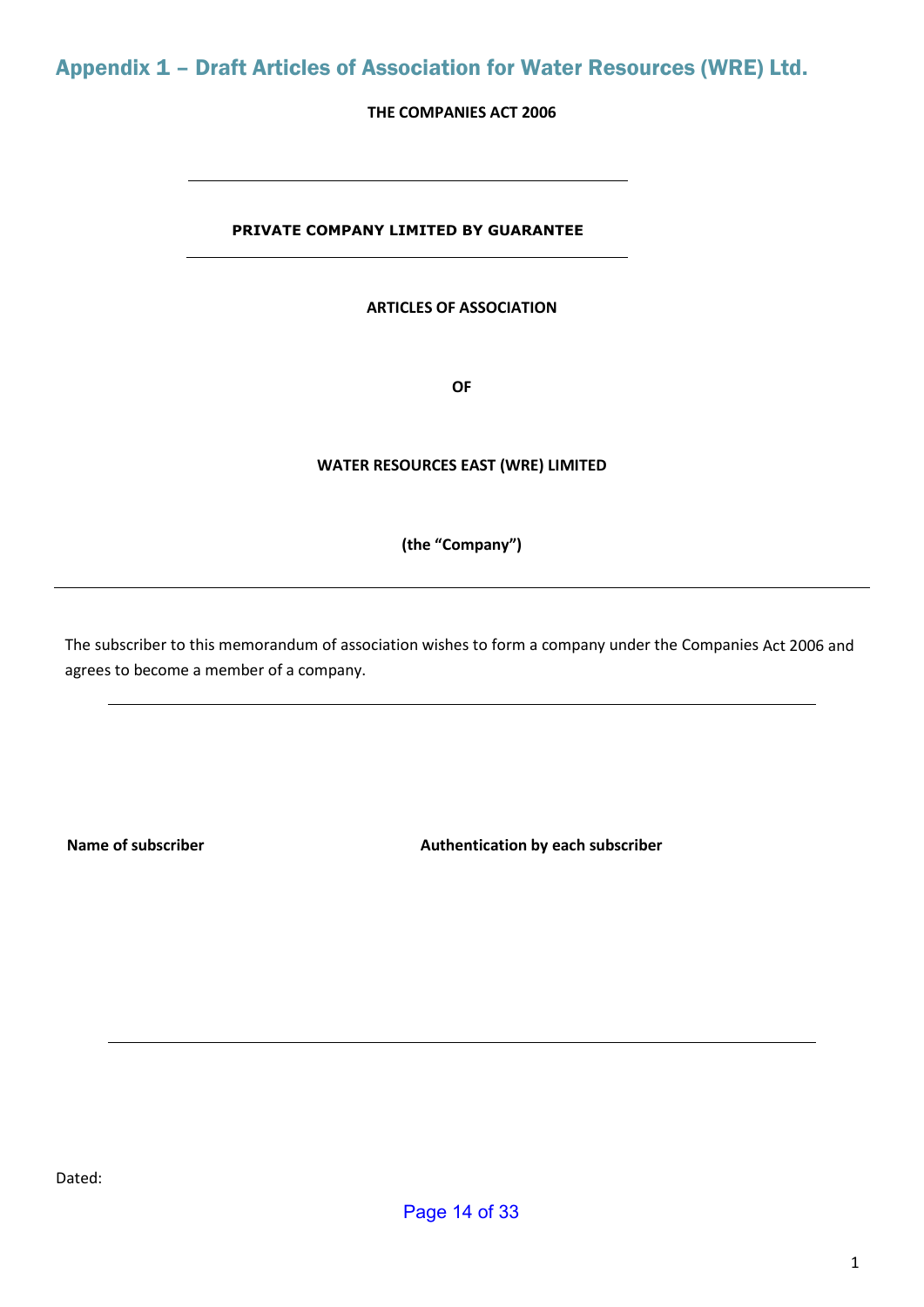#### 1. **PRELIMINARY**

The regulations contained in the model articles of association for private companies limited by guarantee contained in Schedule 2 to The Companies (Model Articles) Regulations 2008 in force at the time of adoption of these Articles shall not apply to the Company and these Articles alone shall constitute the articles of the Company.

#### 2. **DEFINITIONS AND INTERPRETATION**

2.1 In these Articles the following expressions have the following meanings unless inconsistent with the context:

| "these Articles"                            | these Articles of Association, whether as originally<br>adopted or as from time to time altered by special<br>resolution                                                                                                                   |  |
|---------------------------------------------|--------------------------------------------------------------------------------------------------------------------------------------------------------------------------------------------------------------------------------------------|--|
| "the 2006 Act"                              | the Companies Act 2006                                                                                                                                                                                                                     |  |
| "Connected"                                 | in relation to a director of the Company has the<br>meaning given in section 252 of the 2006 Act                                                                                                                                           |  |
| "Directors"                                 | the directors for the time being of the Company or<br>(as the context shall require) any of them acting as<br>the board of directors of the Company                                                                                        |  |
| "electronic address"                        | any address or number used for the purposes of<br>sending or receiving documents or information by<br>electronic means                                                                                                                     |  |
| "electronic form" and<br>"electronic means" | have the meaning given in section 1168 of the 2006<br>Act                                                                                                                                                                                  |  |
| "executed"                                  | includes any mode of execution                                                                                                                                                                                                             |  |
| "hard copy form"                            | has the meaning given in section 1168 of the 2006<br>Act                                                                                                                                                                                   |  |
| "Net Funding Requirement"                   | The annual amount of funding required by the<br>Company for its day to day operation as determined<br>by an annual operating budget prepared by the<br>Board, which excludes the costs relating to the<br><b>Technical Programme</b>       |  |
| "office"                                    | the registered office of the Company                                                                                                                                                                                                       |  |
| "ordinary resolution"                       | has the meaning given in section 282 of the 2006<br>Act                                                                                                                                                                                    |  |
| "Principal Funding Members"                 | members of the Company who contribute 3% or<br>more of the Company's Net Funding Requirement on<br>an annual basis in cash, or (subject to Board<br>approval) an in kind contribution which reduces the<br>operating costs of the business |  |
| "seal"                                      | the common seal of the Company (if any)                                                                                                                                                                                                    |  |
| "special resolution"                        | has the meaning given in section 283 of the 2006<br>Act                                                                                                                                                                                    |  |
| "Standard Members"                          | any member of the Company that is not a Principal<br><b>Funding Member</b>                                                                                                                                                                 |  |
| "Stakeholder Director"                      | a director of the Company appointed pursuant to the<br>process detailed at article 16.3                                                                                                                                                    |  |
| "Technical Programme"                       | the technical programme will consist of all aspects of<br>the Company's work, other than its day to day                                                                                                                                    |  |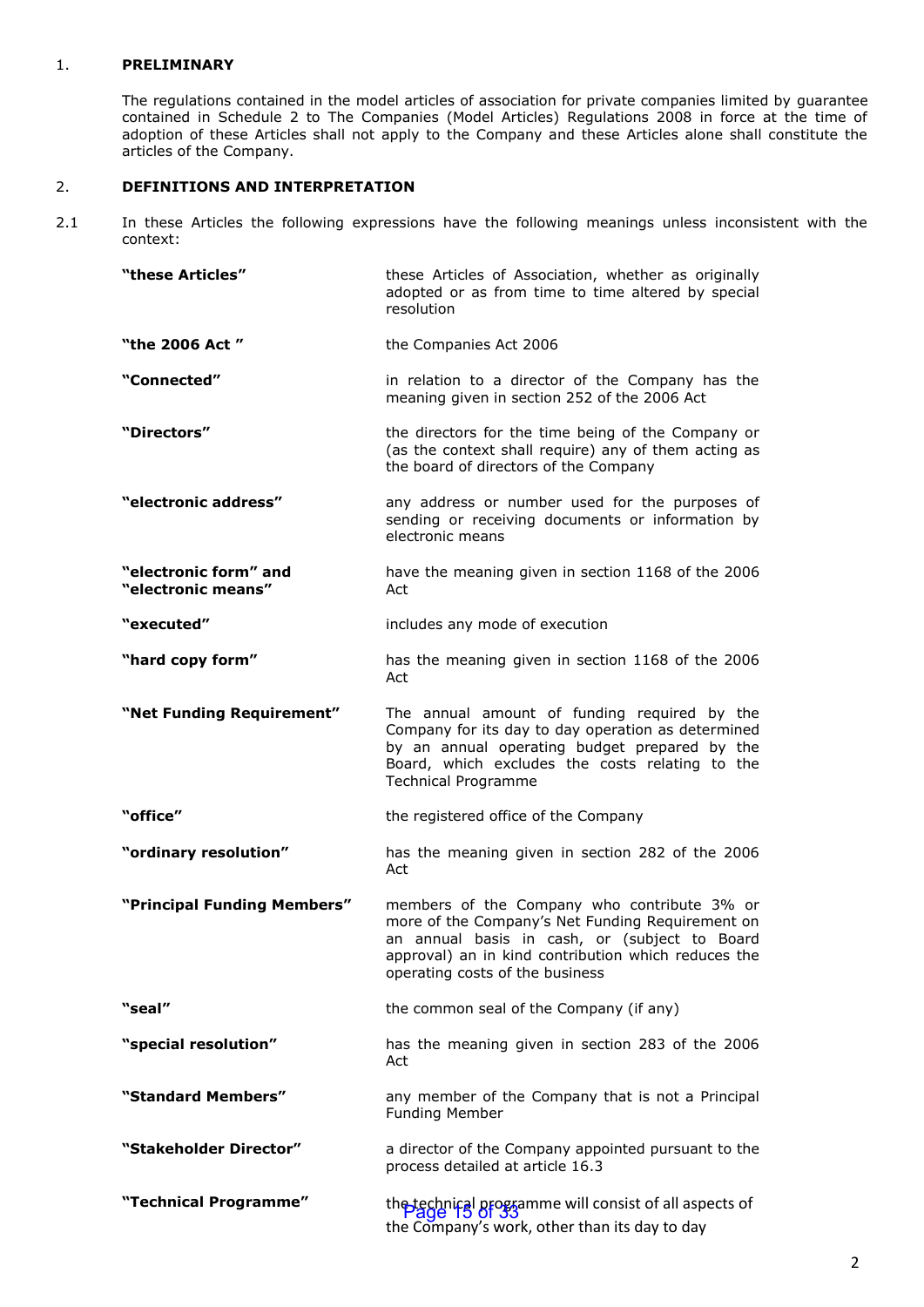#### operation

| "the Statutes" | the Companies Acts as defined in section 2 of the<br>2006 Act and every other statute, order, regulation,<br>instrument or other subordinate legislation in force |
|----------------|-------------------------------------------------------------------------------------------------------------------------------------------------------------------|
|                | from time to time relating to companies and<br>affecting the Company                                                                                              |

**"United Kingdom"** Great Britain and Northern Ireland.

**"in writing"** hard copy form or to the extent agreed (or deemed to be agreed by virtue of a provision of the Statutes) electronic form or website communication

- 2.2 Unless the context otherwise requires, words or expressions contained in these Articles shall bear the same meaning as in the Statutes but excluding any statutory modification thereof not in force when these Articles become binding on the Company.
- 2.3 Words importing the masculine gender only shall include the feminine gender and the neuter (as appropriate).
- 2.4 References to any Statute or statutory provision include, unless the context otherwise requires, a reference to that Statute or statutory provision as modified, replaced, re-enacted or consolidated and in force from time to time and any subordinate legislation made under the relevant Statute or statutory provision.
- 2.5 Where the word "address" appears in these Articles it is deemed to include postal address and, where applicable, electronic address.
- 2.6 The expression "working day" in relation to a period of notice means any day other than Saturday, Sunday and Christmas Day, Good Friday or any day that is a bank holiday under the Banking and Financial Dealing Act 1971 in the part of the UK where the company is registered.
- 2.7 The expression "clear days" in relation to a period of notice to call a meeting means the number of days referred to excluding the day when the notice is given and the day of the meeting.

#### 3. **OBJECTS**

- 3.1 The Company's object(s), which are on a not-for-profit basis (save that any residual income will be distributed in accordance with article 29.2 on winding up) are:
	- 3.1.1 To raise income by membership subscriptions, available public and private funding and the sale of services arising from pursuit of its objects, for example provision of technical consultancy services.
	- 3.1.2 To create a sustainable governance model for how water resources are managed across a wide range of stakeholders including, but not limited to, water companies, the agricultural sector, regulatory bodies, local authorities and those who use, have an impact on, and are affected by future water resource change.
	- 3.1.3 To assist the Company's members in resilience planning and responding to regulators on matters of national policy and planning.
	- 3.1.4 To provide technical resources and decision making tools to assist the agricultural sector in responding effectively to the challenges of growth, climate change and the reductions in abstraction needed to meet the needs of the environment.
	- 3.1.5 To promote delivery of change at landscape scale, linking the activities of water companies, agriculture and other sectors in a framework that enhances biodiversity and conservation and the restoration of priority habitats through decisions about the management and use of water.
	- 3.1.6 To influence the development of the environmental land management system, securing farm revenues, whilst building natural capital and increasing the flow of eco-system services.

**Page 16 of 33**<br>3.1.7 To provide insight into other sector plans, for example increasing understanding of future energy needs for each sector in so far as they impact on critical water related interests.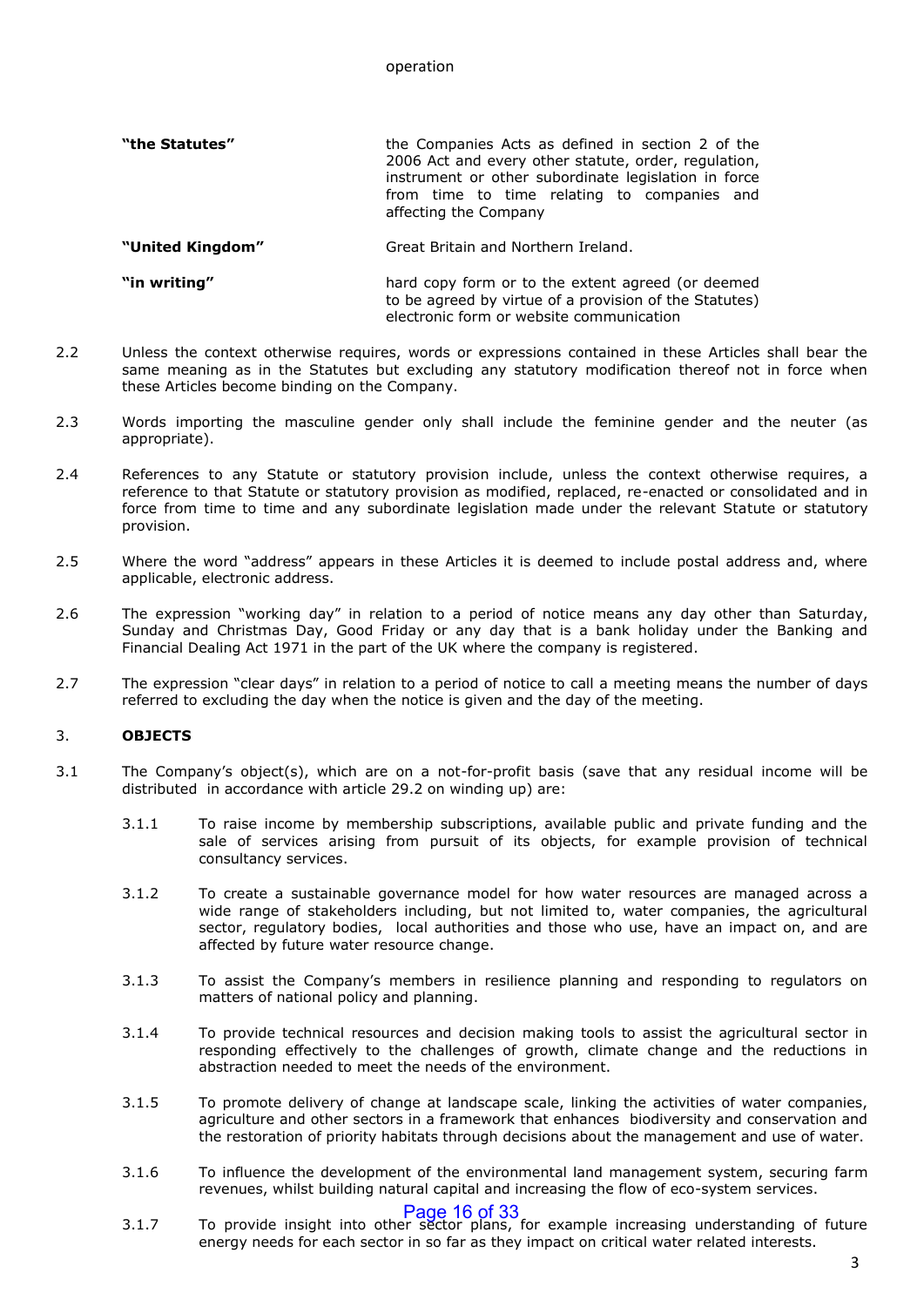- 3.1.8 To plan for the water resources needed for housing development and economic growth, in a way that promotes a flourishing natural environment and associated local interests.
- 3.1.9 To deliver the water related elements of the 25 Year Environment Plan for Eastern England (and any subsequent strategic plan that replaces it in future), whilst seeking to improve water quality at source.
- 3.1.10 To own appropriate trademarks and other intellectual property as may be appropriate relating to the operation and administration of the Company.
- 3.1.11 To appoint persons to represent the interests of the Company to any body and to pay towards the expenses of that body.
- 3.1.12 To purchase, take on lease or in exchange, hire or otherwise acquire any real or personal property and any rights or privileges which the Company may think necessary or convenient for the promotion of it objects and to construct, maintain and alter any buildings or erections necessary or convenient for the work of the Company.
- 3.1.13 To improve, manage, construct, repair develop, exchange, let on lease or otherwise, mortgage, charge, sell, dispose of, turn to account, grant licences, options, rights and privileges in respect of, or otherwise deal with all or any part of the property and rights of the Company as may be thought expedient with a view to the promotion of its objects.
- 3.1.14 To invest and deal with the moneys of the Company not immediately required in such manner as may from time to time be determined and to hold or otherwise deal with any investments made.
- 3.1.15 To lend and advance money or give credit on any terms and with or without security to any person, firm or company, to enter into guarantees, contracts of indemnity and suretyships of all kinds, to receive money on deposit or loan upon any terms, and to secure or guarantee in any manner and upon any terms the payment of any sum of money or the performance of any obligation by any person, firm or company.
- 3.1.16 To borrow and raise money for the purposes of the Company on such terms and such security as may be thought fit.
- 3.1.17 To draw, make, accept, endorse, discount, negotiate, execute and issue cheques, bills of exchange, promissory notes, bills of lading, warrants, debentures and other negotiable, transferable instruments.
- 3.1.18 To enter into any arrangements with any government or authority (supreme, municipal, local, or otherwise) that may seem conducive to the attainment of the Company's objects, and to obtain from any such government or authority any charters, decrees, rights, privileges or concessions which the Company may think desirable and to carry out, exercise and comply with such charters, decrees, rights, privileges, and concessions.
- 3.1.19 To co-operate with, or subscribe to any association, society or corporation whose objects are in general similar to the objects of the Company.
- 3.1.20 To pay all or any expenses incurred in connection with the promotion, formation and incorporation of the Company, or to contract with any person, firm or company to pay the same.
- 3.1.21 To do all such other things as may be deemed incidental or conducive to the attainment of the Company's objects.
- 3.1.22 None of the objects set forth in any sub-article of this article 3 shall be restrictively construed but the widest interpretation shall be given to each such object, and none of such objects shall except where the context expressly so requires, be in any way limited or restricted by reference to or inference from any other objects or objects set forth in such sub-article, or by reference to or inference from the name of the Company.

#### 4. **MEMBERS**

4.1 The subscribers to the Memorandum of Association of the Company and such other persons as are admitted to membership in accordance with these Articles shall be members of the Company. No person shall be admitted as a member of the <mark>Pampany on GS</mark>s he is approved by the Directors. Every person who wishes to become a member shall deliver to the Company an application for membership in such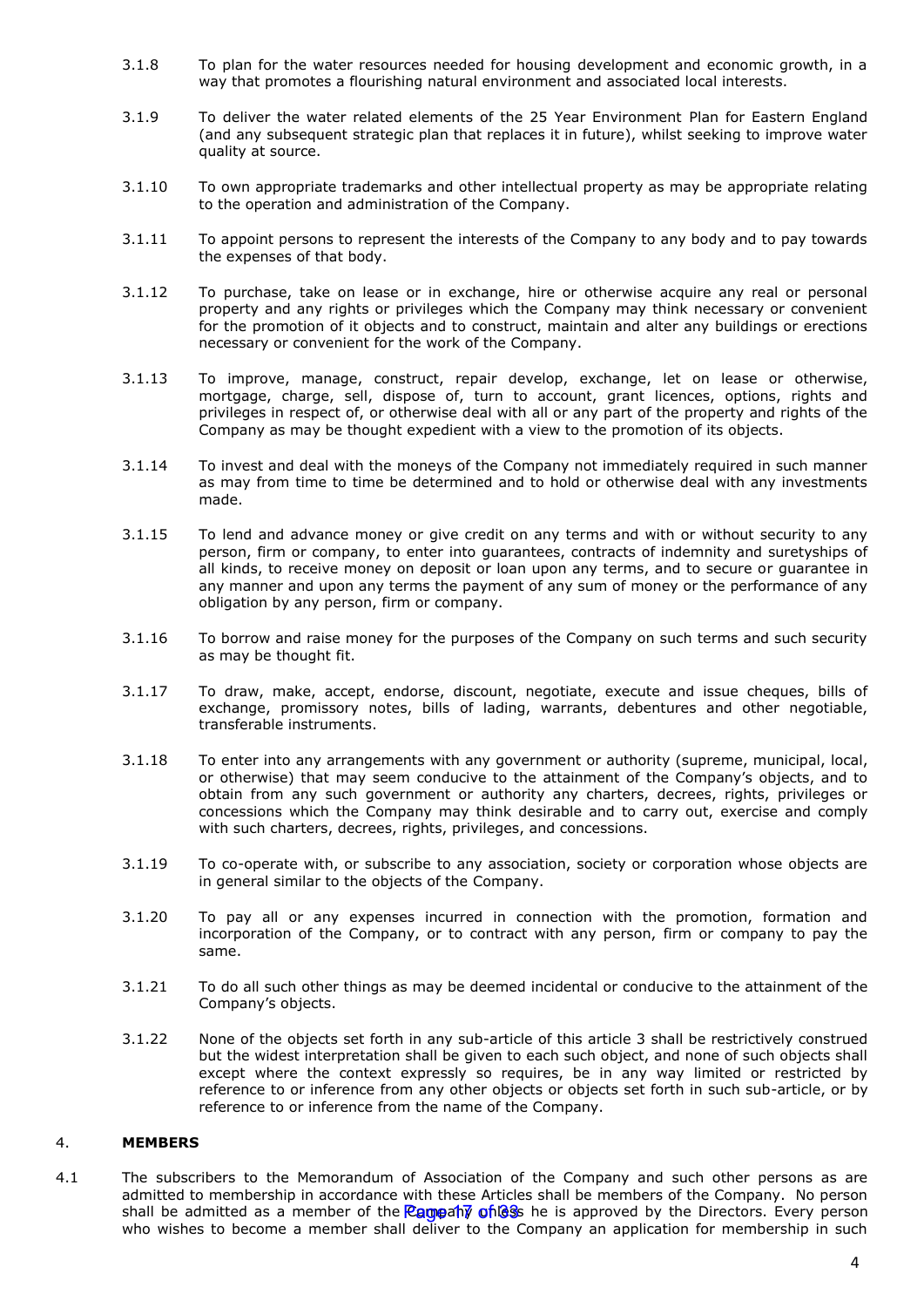form as the Directors require to be executed by him agreeing to be bound by these Articles and on being so admitted his name shall be entered in the register of members of the Company.

- 4.2 Subject to the provisions of article 4.1, the membership of the Company shall comprise the following classes of member:
	- 4.2.1 Principal Funding Members; and
	- 4.2.2 Standard Members
- 4.3 Each of the (i) Principal Funding Members and (ii) Standard Members shall constitute separate classes of membership for the purposes of voting and of class rights as set out in these Articles. The Principal Funding Members and the Standard Members shall have voting rights in the Company.
- 4.4 The Directors shall have absolute discretion in determining whether to accept or reject any application for membership and shall not be bound to assign any reason for their decision but nothing in these Articles shall entitle the Directors to discriminate in any way between applicants for membership by reason of race, colour, sex, creed, age or disability.
- 4.5 In order to apply for membership of the Company each potential new member of the Company must have a relevant interest in sustainable water management issues and a desire to collaborate on multisector planning. The Directors will have sole discretion in determining whether a potential new member of the Company satisfies this condition.
- 4.6 No person or organisation shall hold membership as a Principal Funding Member and as a Standard Member concurrently, however, where a member is admitted as either such class of member and ceases to meet the criteria to remain in such class of member but fulfils the criteria for another class of membership, such member may be reclassified as being in such alternate class of membership by resolution of the Directors.
- 4.7 Subject to all moneys presently payable by him to the Company pursuant to any rules or bye-laws made by the Directors pursuant to **article [26](#page-26-0)** or otherwise having been paid, a member may at any time withdraw from the Company by giving at least seven clear days' notice in writing to the Company provided that after such retirement the number of members remaining is not less than two.
- 4.8 Membership shall:
	- 4.8.1 not be transferable and shall cease on death or, for organisational membership, upon the winding up of that organisation; and
	- 4.8.2 terminate if the majority of the Directors of the Company resolve that it is in the best interests of the Company that a membership is terminated.
- 4.9 The members may, by special resolution, direct the Directors to take, or refrain from taking, specified action. No such special resolution invalidates anything which the Directors have done before the passing of the resolution.
- 4.10 Any such person who contributes to the Company's activities set out in the provisions of article 5 is treated as *ex officio* and shall become a member of the Company upon the Company's approval of the member pursuant to article 4.1 and approval of the contributions.

#### 5. **FUNDING OF THE COMPANY**

- 5.1 In order to fund the day-to-day operational activities of the Company (Net Funding Requirements pursuant to article 5.2) and in addition to receipts by way of subscription or dues, the Company shall have powers to obtain, collect and receive money and funds by way of contributions, donations, affiliation fees, subscriptions, grants, loans and any other lawful method, and to issue and make appeals and to take such other steps as may be required for the purpose of procuring contributions to the funds of the Company by any such method.
- 5.2 Subject to article 4.4 each Principal Funding Member will annually make a direct financial contribution of a minimum 3% of the Net Funding Requirements of the Company in cash or will make an 'in-kind' contribution, with a market value equal to 3% of the Net Funding Requirement, which reduces the overall operational cost of the business. The Board of Directors will decide the market value of any in-kind contribution after making reasonable enquiries, and the Board of Directors has the option to accept or decline an in-kind contribution as a contribution towards the Net Funding Requirement from any Principal Funding Member, or any potential Prin**Plaaje Id&dong 30**ember. The board of Directors shall review and approve the cash contributions and the in-kind contributions annually to ensure the Net Funding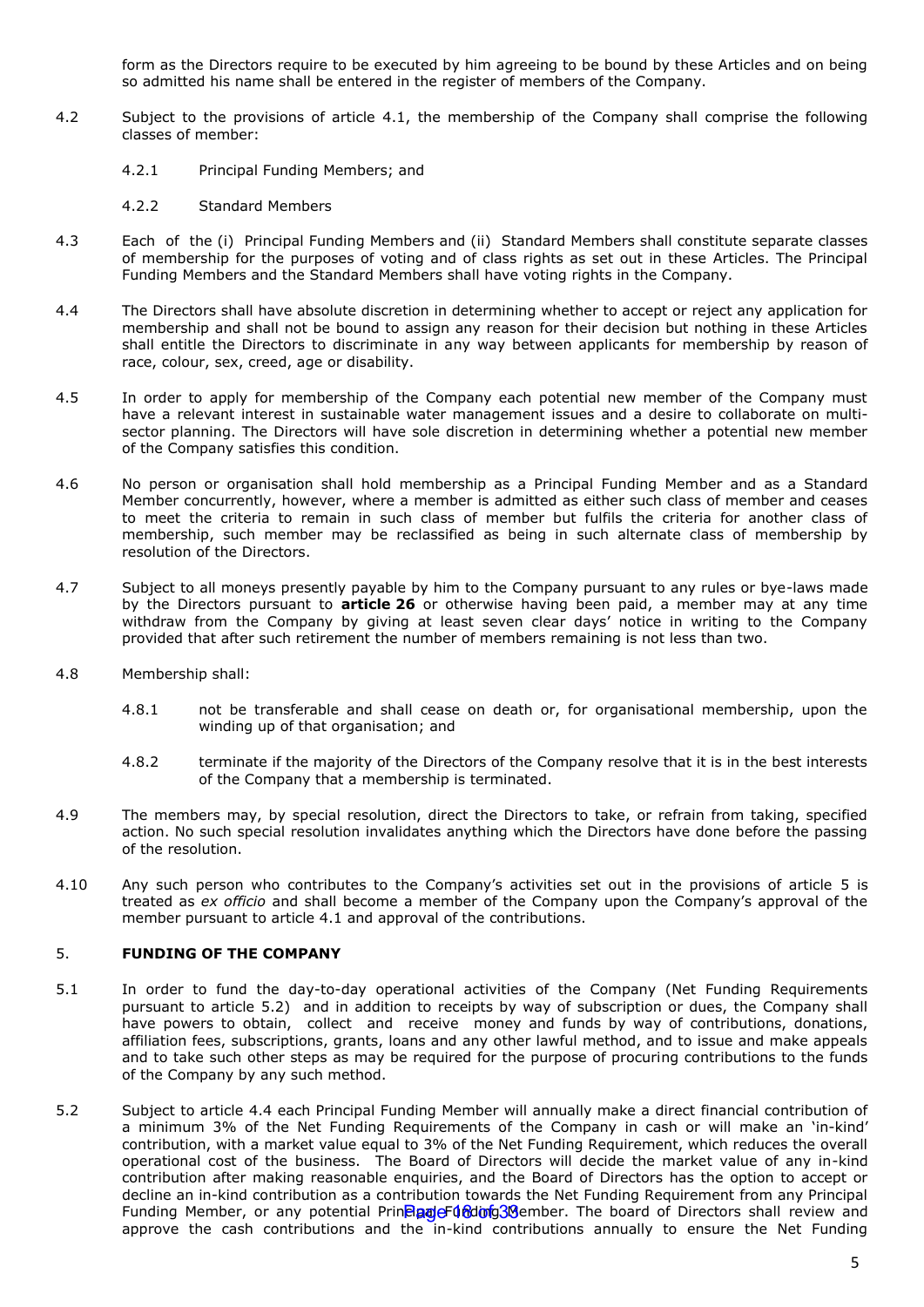Requirement is met in full. Any such member may, by notice to the Company, contribute to the funding of the Company by way of gift or by loan that is approved by the Company.

- 5.3 If a Principal Funding Member declines to contribute at least 3% of the Net Funding Requirement in cash or by way of an in-kind contribution of a value equal to 3% of the Net Funding Requirement for the relevant year, the Board has the option to remove such member's status as a Principal Funding Member. If such member has appointed a director to the board of the Company and ceases to be a Principal Funding Member in accordance with these Articles, such director will be required to resign within 28 days of the start of the Company's financial year.
- 5.4 Standard Members will not be subject to any requirement to pay an annual fee to retain their membership of the Company.

#### 6. **ANNUAL GENERAL MEETING**

- 6.1 The Company shall in each calendar year hold a general meeting as the Company's Annual General Meeting in addition to any other general meeting of the Company held in that calendar year and the Company shall specify the general meeting as the Annual General Meeting in the notice calling it.
- 6.2 Unless the members resolve otherwise by way of ordinary resolution passed, not more than 15 months shall elapse between the date of one annual general meeting of the Company and that of the next, provided that so long as the Company holds the Company's first annual general meeting within 18 months of the Company's incorporation, the Company need not hold such first annual general meeting in the calendar year of the Company's incorporation or in the following calendar year. Each annual general meeting of the Company shall be held at such time and place as the directors shall appoint.

#### 7. **GENERAL MEETINGS**

- 7.1 The Directors may call general meetings.
- 7.2 If at any time there are not within the United Kingdom sufficient Directors capable of acting to form a quorum, any director or any two members of the Company may convene a general meeting in the same manner as nearly as possible as that in which meetings may be convened by the Directors.

#### 8. **NOTICE OF GENERAL MEETINGS**

- 8.1 A notice convening a general meeting of the Company shall be called by at least fourteen clear days' notice in writing. The notice shall specify the time and place of the meeting and the general nature of the business to be transacted.
- 8.2 Subject to the provisions of these Articles notice of general meetings shall be given to all members, to all Directors and to the auditors.
- 8.3 Notwithstanding the foregoing provisions of these Articles a general meeting may be called by shorter notice if it is so agreed in accordance with section 307(4) of the 2006 Act.
- 8.4 The accidental omission to give notice of a meeting to, or the non-receipt of notice of a meeting by, any person entitled to receive notice shall not invalidate the proceedings at that meeting.
- 8.5 Notwithstanding that the Company does not have a share capital, every notice convening a general meeting shall comply with the provisions of section 325(1) of the 2006 Act as to giving information to members in regard to their right to appoint proxies.
- 8.6 Every notice convening a general meeting shall be given in accordance with section 308 of the 2006 Act that is, in hard copy form, electronic form or by means of a website.
- 8.7 The Company may send a notice of meeting by making it available on a website or by sending it in electronic form and if notice is sent in either way it will be valid provided it complies with the relevant provisions of the Companies Act 2006.
- 8.8 A member present, either in person or by proxy, at any meeting of the Company shall be deemed to have received notice of the meeting and, where requisite, of the purposes for which it was called.

#### 9. **PROCEEDINGS AT GENERAL MEETINGS**

9.1 No business shall be transacted at any general meeting unless a quorum of members is present. Quorum shall be 50% of Principal Funding Members and 50% of Standard Members entitled to vote upon the business to be transacted, each being a member or a proxy for a member or a duly authorised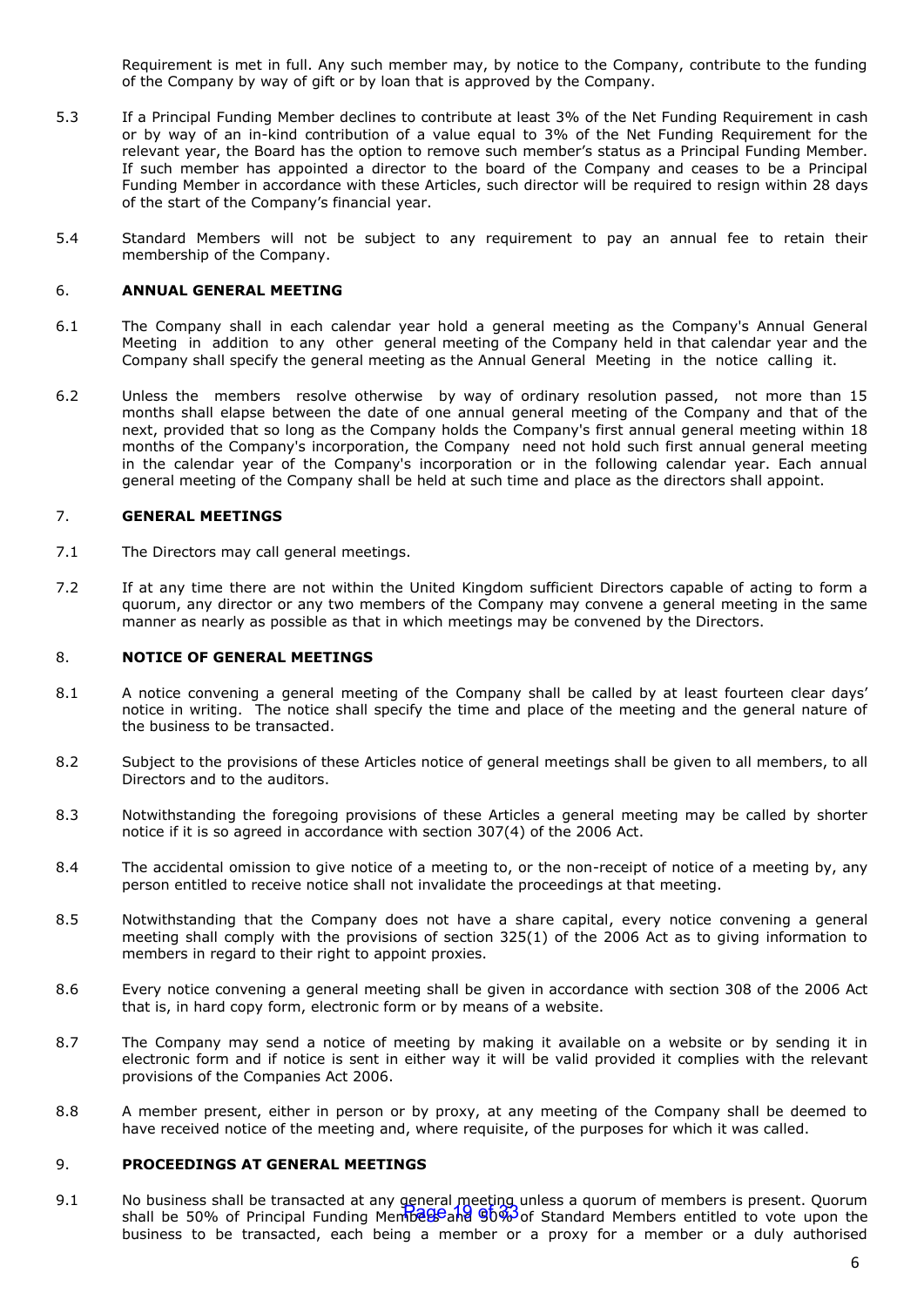representative of a corporation. If within half an hour from the time appointed for the general meeting a quorum is not present the general meeting shall stand adjourned to the same day in the next week, at the same time and place, or to such other day and at such other time and place as the Directors may determine; and if at the adjourned general meeting a quorum is not present within half an hour from the time appointed therefore the member or members present in person or by proxy or (being a body corporate) by representative and entitled to vote upon the business to be transacted shall constitute a quorum and shall have power to decide upon all matters which could properly have been disposed of at the meeting from which the adjournment took place.

- 9.2 The chairman, if any, of the Directors shall preside as chairman at every general meeting of the Company, or if there is no such chairman, or if he shall not be present within fifteen minutes after the time appointed for the holding of the meeting or is unwilling to act, the Directors present shall elect one of their number to be chairman of the meeting.
- 9.3 If at any meeting no director is willing to act as chairman or if no director is present within fifteen minutes after the time appointed for holding the general meeting, the members present shall choose one of their number to be chairman of the meeting.
- 9.4 A director shall, notwithstanding that he is not a member, be entitled to attend and speak at any general meeting.
- 9.5 The chairman may, with the consent of any meeting at which a quorum is present (and shall if so directed by the meeting), adjourn the meeting from time to time and from place to place, but no business shall be transacted at any adjourned meeting other than the business which might properly have been transacted at the meeting had the adjournment not taken place. When a meeting is adjourned for thirty days or more, notice of the adjourned meeting shall be given as in the case of an original meeting. Save as aforesaid it shall not be necessary to give any notice of an adjournment or of the business to be transacted at an adjourned meeting.
- 9.6 At any general meeting a resolution put to the vote of the meeting shall be decided on a show of hands unless before, or on the declaration of the result of the show of hands, a poll is duly demanded. Subject to the provisions of the Statutes, a poll may be demanded:
	- 9.6.1 by the chairman; or
	- 9.6.2 by at least two members having the right to vote at the meeting; or
	- 9.6.3 by a member or members representing not less than one-tenth of the total voting rights of all the members having the right to vote at the meeting,

and a demand by a person as a proxy for a member shall be the same as a demand by the member.

- 9.7 Unless a poll is duly demanded a declaration by the chairman that a resolution has been carried or carried unanimously, or by a particular majority, or lost, or not carried by a particular majority and an entry to that effect in the minutes of the meeting of the Company shall be conclusive evidence of the fact without proof of the number or proportion of the votes recorded in favour of or against such resolution.
- 9.8 The demand for a poll may, before the poll is taken, be withdrawn but only with the consent of the chairman and a demand so withdrawn shall not be taken to have invalidated the result of a show of hands declared before the demand was made.
- 9.9 A poll shall be taken as the chairman directs and he may appoint scrutineers (who need not be members) and fix a time and place for declaring the result of the poll. The result of the poll shall be deemed to be the resolution of the meeting at which the poll was demanded.
- 9.10 A poll demanded on the election of a chairman or on a question of adjournment shall be taken immediately. A poll demanded on any other question shall be taken either immediately or at such time and place as the chairman directs not being more than thirty days after the poll is demanded. The demand for a poll shall not prevent the continuance of a meeting for the transaction of any business other than the question on which the poll was demanded. If a poll is demanded before the declaration of the result of a show of hands and the demand is duly withdrawn, the meeting shall continue as if the demand had not been made.
- 9.11 No notice need be given of a poll not taken immediately if the time and place at which it is to be taken are announced at the meeting at which it is demanded. In any other case at least seven clear days' notice shall be given specifying the time and place at which the poll is to be taken.

#### Page 20 of 33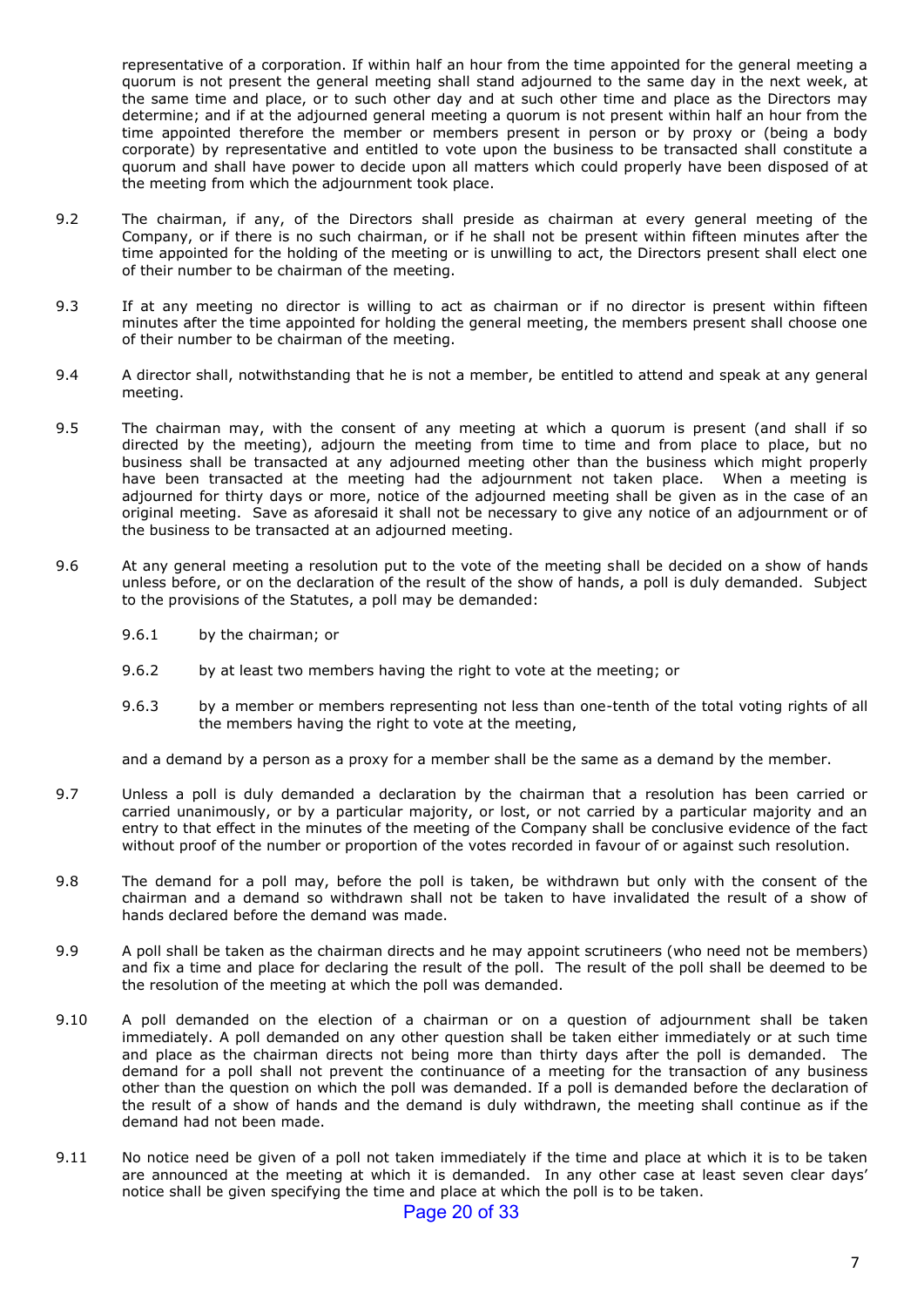#### 10. **VOTES OF MEMBERS**

- 10.1 All members shall be entitled to receive notice of, and attend and speak at, any general meeting.
- 10.2 Each member may authorise such person as it thinks fit to act as its representative (a "Member's Representative") at any general meeting, in the manner provided in section 323 of the Act and section 323 of the Act shall apply mutatis mutandis to any member which is neither a corporation nor an individual as though such member were a corporation. Such Member's Representative shall be entitled to exercise the same powers on behalf of the member in question as that member could exercise if it were the member and such member shall for the purposes of the Articles be deemed to be present in person at any such meeting if a Member's Representative so authorised is present.
- 10.3 On a written resolution, every member has one vote, on a show of hands every member (being an individual) present in person or by proxy (not being himself a member entitled to vote) or (being a corporation) present by a duly authorised representative or proxy (not being himself a member entitled to vote) has one vote and on a poll every member present in person or by proxy or by a duly authorised representative (as the case may be) has one vote.
- <span id="page-20-0"></span>10.4 A member in respect of whom an order has been made by any court having jurisdiction (whether in the United Kingdom or elsewhere) in matters concerning mental disorder may vote, by his receiver, legal guardian or other person authorised in that behalf. Evidence to the satisfaction of the Directors of the authority of the person claiming to exercise the right to vote shall be deposited at the office, or at such other place as is specified in accordance with these Articles for the deposit of instruments of proxy, not less than 48 hours before the time appointed for holding the meeting or adjourned meeting at which the right to vote is to be exercised and in default the right to vote shall not be exercisable. In calculating the time period in this **article [10.4](#page-20-0)**, no account shall be taken of any part of a day that is not a working day.
- 10.5 No member shall be entitled to vote at any general meeting unless all monies presently payable by him to the Company pursuant to any rules or bye-laws made by the Directors under **article [26](#page-26-0)** or otherwise have been paid.
- 10.6 No objection shall be raised to the qualification of any voter except at the meeting or adjourned meeting at which the vote objected to is tendered, and every vote not disallowed at the meeting shall be valid. Any objection made in due time shall be referred to the chairman whose decision shall be final and conclusive.
- 10.7 An instrument appointing a proxy shall be in writing, executed by or on behalf of the appointor and shall be in the following form (or in a form as near thereto as circumstances allow or in any other form which is usual or which the Directors may approve):

"NAME [Limited]

I, [NAME], of [ADDRESS], being a member of the above-named Company, hereby appoint [NAME], of [ADDRESS], as my proxy to vote in my name and on my behalf at a general meeting of the Company to be held on [DATE], and at any adjournment thereof.

Signed on [DATE]."

10.8 Where it is desired to afford members an opportunity of instructing the proxy how he shall act the instrument appointing a proxy shall be in the following form (or in a form as near thereto as circumstances allow or in any other form which is usual or which the Directors may approve):

"[NAME] [Limited]

I, [NAME], of [ADDRESS], being a member of the above named Company, hereby appoint [NAME], of [ADDRESS], or failing him, [NAME], of [ADDRESS], as my proxy, to vote for me in my name and on my behalf at a general meeting of the Company to be held on [DATE], and at any adjournment thereof.

This form is to be used in respect of the resolutions mentioned below as follows:

Resolution No 1 \*for \*against

Resolution No 2 \*for \*against

\* Strike out whichever is not desired

Unless otherwise instructed, the proxy may be a ship thinks fit or abstain from voting.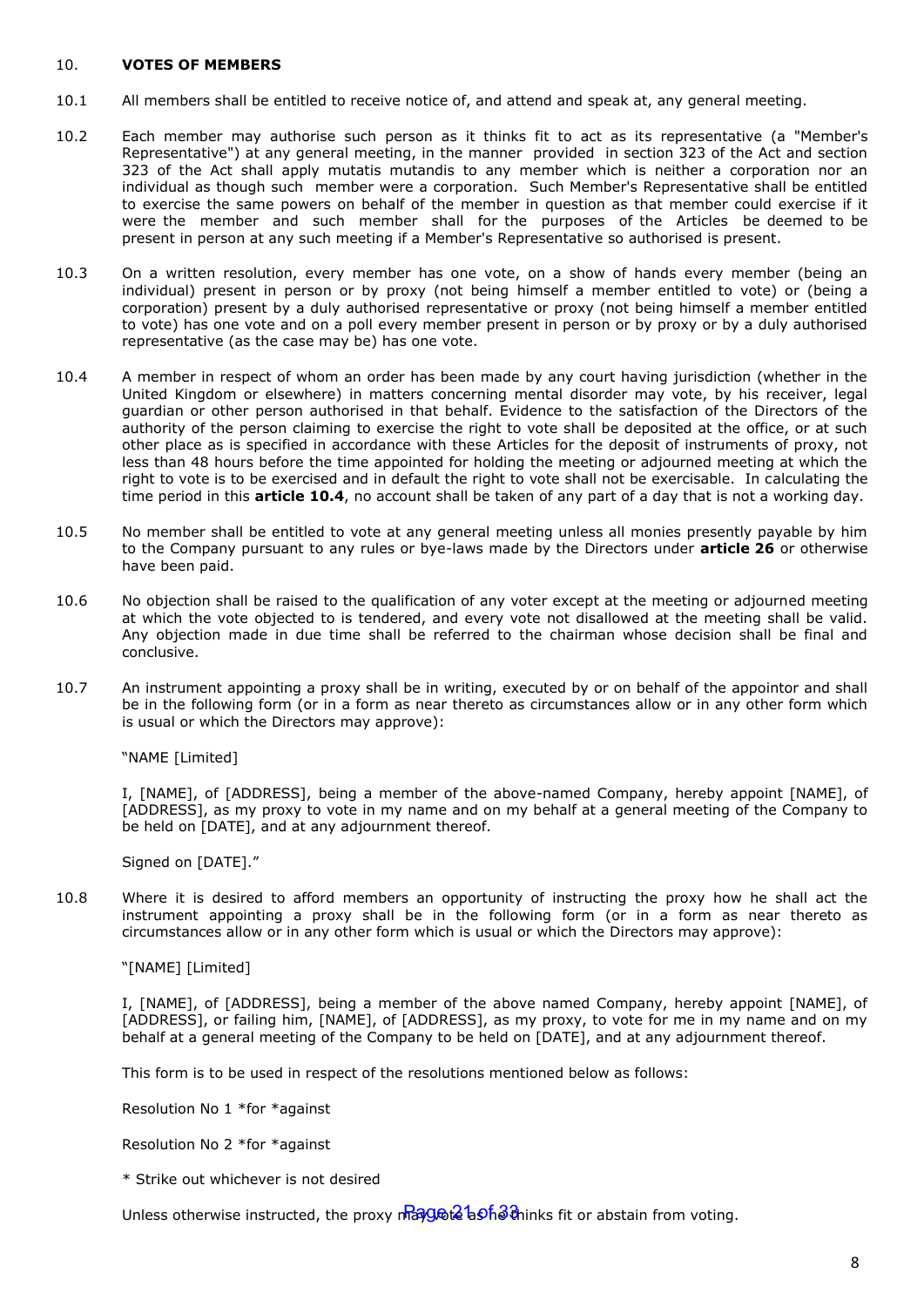Signed on [DATE]."

- 10.9 The instrument appointing a proxy shall be deemed to confer authority to demand or join in demanding a noll
- <span id="page-21-0"></span>10.10 The instrument appointing a proxy and the power of attorney or other authority, if any, under which it is signed or a copy of that power or authority notarially or in some other way approved by the Directors may:
	- 10.10.1 in the case of a proxy not being sent in electronic form be deposited at the office or at such other place within the United Kingdom as is specified for that purpose in the notice convening the meeting or in any instrument of proxy sent out by the Company in relation to the meeting not less than 48 hours before the time for holding the meeting or adjourned meeting at which the person named in the instrument proposes to vote; or
	- 10.10.2 in the case of a poll taken more than 48 hours after it is demanded, be deposited as aforesaid after the poll has been demanded and not less than 24 hours before the time appointed for the taking of the poll; or
	- 10.10.3 where the poll is not taken immediately but is taken not more than 48 hours after it was demanded, be delivered at the meeting at which the poll was demanded to the chairman of that meeting or to any director,
- 10.11 A proxy appointment which is being sent in electronic form must be received at an address specified by the Company for the purpose of receiving such communications in electronic form:
	- 10.11.1 in (or by way of a note to) the notice convening the meeting; or
	- 10.11.2 in any form of proxy appointment sent out by the Company; or
	- 10.11.3 in any invitation contained in an electronic form to appoint a proxy issued by the Company,

in each case not less than 48 hours before the time for holding the meeting at which the person named in the instrument proposes to vote or in the case of a poll taken more than 48 hours after it is demanded, not less than 24 hours before the poll is taken, or where the poll is not taken immediately but is taken not more than 48 hours after it was demanded, be delivered at the meeting at which the poll was demanded to the chairman of that meeting or to any director.

An instrument of proxy which is not deposited or delivered in a manner so permitted shall be invalid.

- 10.12 In calculating the time periods in **article [10.10](#page-21-0)**, no account shall be taken of any part of a day that is not a working day.
- 10.13 A vote given or poll demanded by proxy or by the duly authorised representative of a corporation shall be valid notwithstanding the previous determination of the authority of the person voting or demanding a poll unless notice of the determination was received by the Company at the office or at such other place at which the instrument of proxy was duly deposited before commencement of the meeting or adjourned meeting at which the vote is given or the poll demanded or (in the case of a poll taken otherwise than on the same day as the meeting or adjourned meeting) the time appointed for taking the poll.

#### 11. **WRITTEN RESOLUTIONS**

- 11.1 A written resolution, proposed in accordance with section 288(3) of the 2006 Act, will lapse if it is not passed before the end of the period of 28 days beginning with the circulation date.
- 11.2 For the purposes of this **article 11** "circulation date" is the day on which copies of the written resolution are sent or submitted to members or, if copies are sent or submitted on different days, to the first of those days.

#### 12. **COMPANY SECRETARY**

The Company shall have a company secretary.

#### 13. **NUMBER OF DIRECTORS**

Unless otherwise determined by the Board of Directors, the number of Directors shall be subject to a official order which determined by the business of chairman and manneer of Birectors shall be subject to a<br>maximum of 20 Directors, including the Unaminal and Managing Director. The minimum number of Directors shall be one.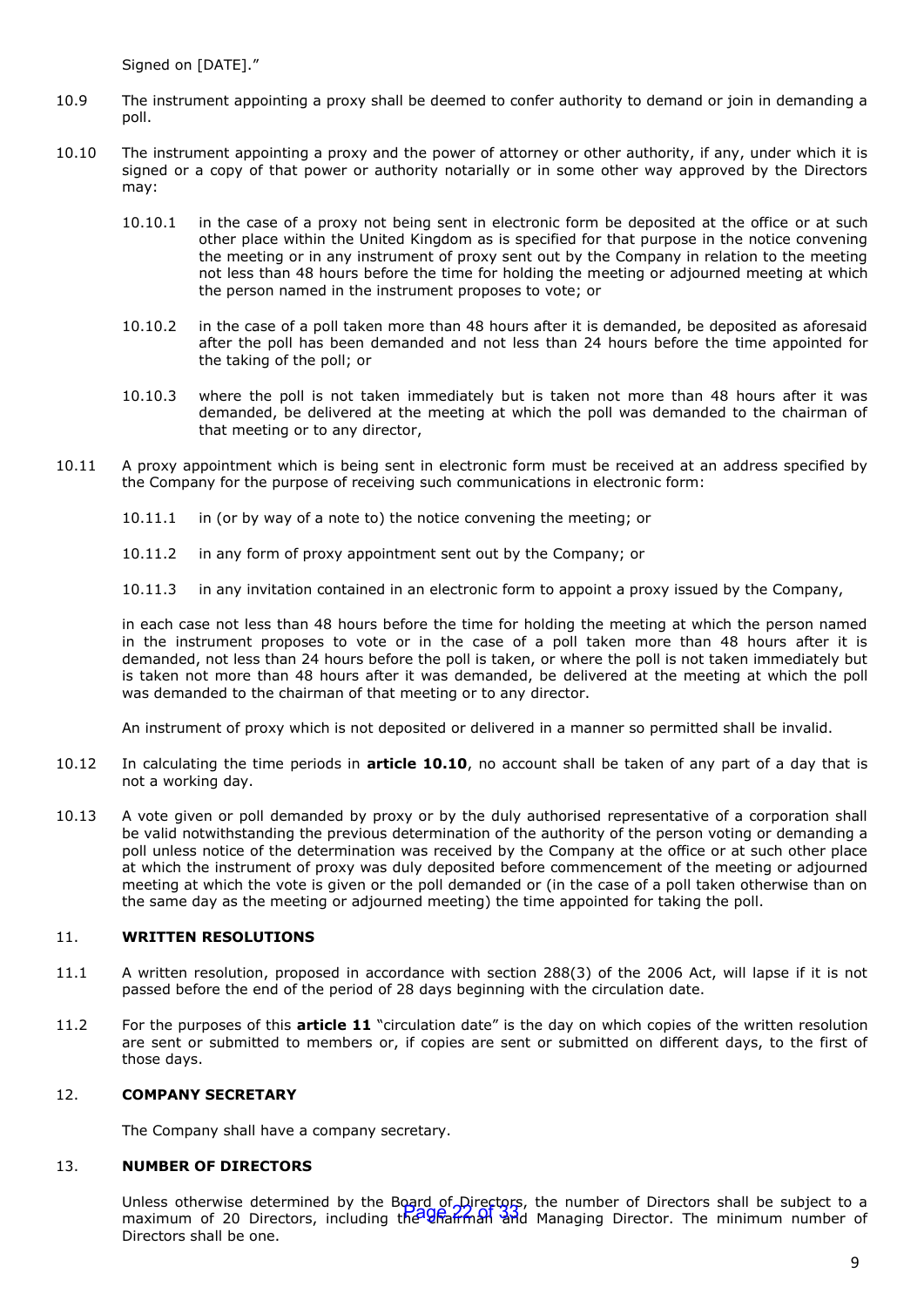- 13.1 Subject to article 16, the Company shall have the following board composition:
	- 13.1.1 an independent non-executive chairman;
	- 13.1.2 the Managing Director;
	- 13.1.3 any non-executive directors appointed by the Principal Funding Members subject to article 16.2;
	- 13.1.4 any further non-executive directors appointed by the Principal Funding Members;
	- 13.1.5 a maximum of two Stakeholder Directors subject to article 16.3; and
	- 13.1.6 the company secretary.

#### 14. **POWERS OF DIRECTORS**

- 14.1 Subject to the provisions of the 2006 Act and these Articles and to any directions given by special resolution, the business of the Company shall be managed by the Directors who may exercise all the powers of the Company. No alteration of these Articles and no such direction shall invalidate any prior act of the Directors which would have been valid if that alteration had not been made or that direction had not been given. A meeting of Directors at which a quorum is present may exercise all powers exercisable by the Directors.
- 14.2 The Directors, subject to these Articles, have unfettered power to form committees and any subcommittees in the Company as they see fit.

#### <span id="page-22-0"></span>15. **DELEGATION OF DIRECTORS' POWERS**

- 15.1 The Directors may delegate any of their powers to:
	- 15.1.1 any committee consisting of one or more directors and such other persons (if any) not being directors co-opted on to such committee as the Directors think fit provided that the number of co-opted persons not being directors shall not exceed one half of the total number of members of such committee; or
	- 15.1.2 the Managing Director (for the time being) of the Company or any director holding any other executive office.
	- 15.1.3 an alternate named substitute, who must be approved by the Board of Directors.
- 15.2 Any such delegation may be made subject to any conditions the Directors may impose and may be collateral to their own powers and may be revoked or altered. Subject to any such conditions the proceedings of a committee with two or more members shall be governed by the Articles regulating the proceedings of Directors so far as they are capable of applying. Any committee or sub-committee are subject to their own terms of reference which must be approved by the Directors.

#### 16. **APPOINTMENT**

- 16.1 Any person who is willing to act as a director, and is permitted by law to do so, may be appointed to be a director:
	- 16.1.1 by a decision of the Directors; or
	- 16.1.2 by ordinary resolution.
- 16.2 Subject to the provisions of article 16.1, each Principal Funding Member is entitled to appoint one person to be a director of the Company ("**Principal Funding Director**"). The Directors and members of the Company are obliged to pass the necessary board resolutions and member resolutions to appoint the Principal Funding Director to the board within 90 days of the Principal Funding Member giving notice to the Company of their intention to appoint the Principal Funding Director. Subject to the provisions of article 5.3 and article 17 the Principal Funding Director will cease to be a director if the Principal Funding Member who nominated him for appointment so determines, or if the Principal Funding Member who appointed him ceases to be a Principal Funding Member of the Company.
- 16.3 A Principal Funding Member may request the appointment of a second Principal Funding Director from A Principal Funding Member may request the *supportsion* or a second Principal Funding Director noming<br>their organisation. The decision to allow this appointment shall be determined by ordinary resolution of the other Principal Funding Members, subject to the provisions of Article 16.2. Only one Principal Funding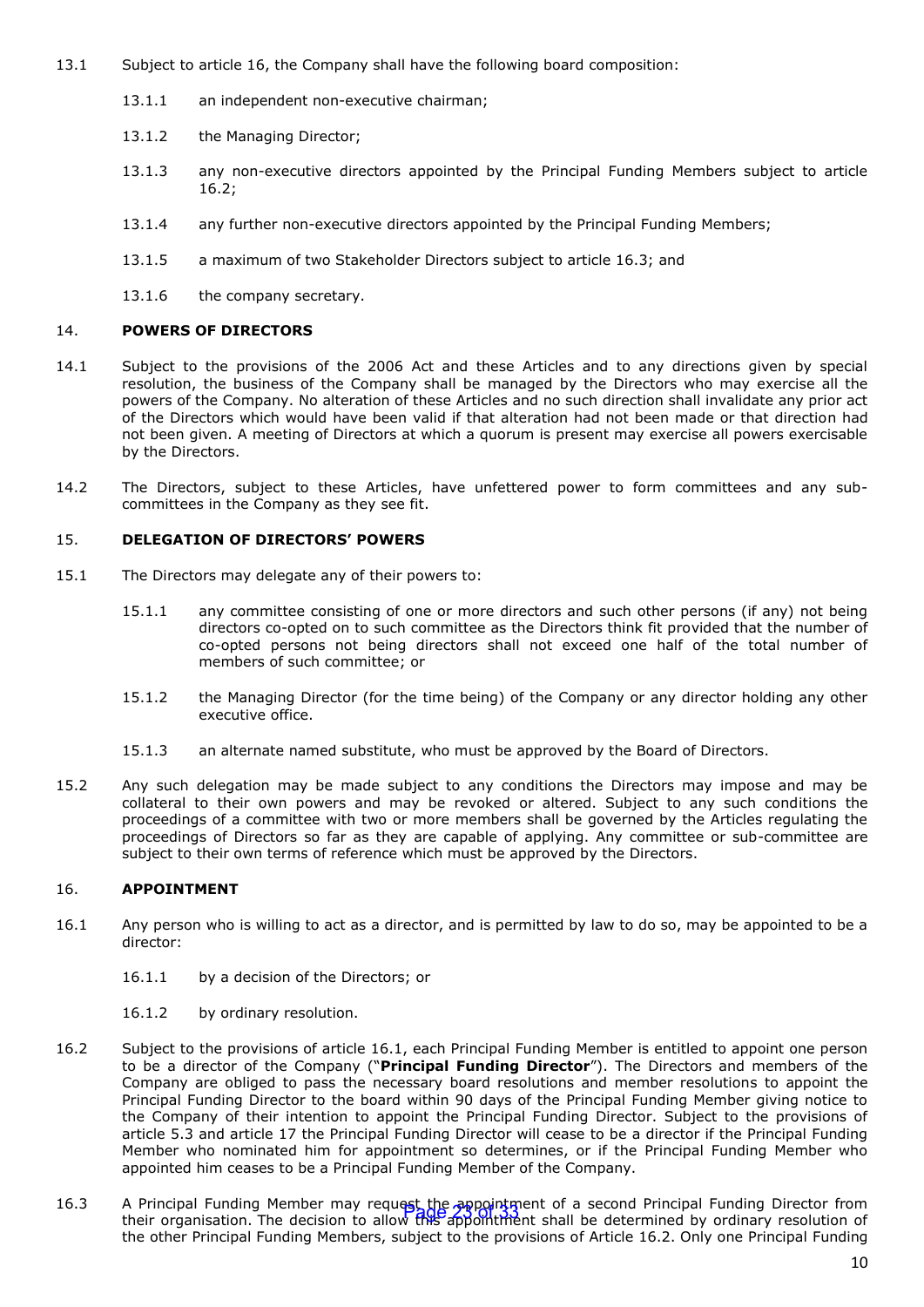Director appointed on behalf of each Principal Funding Member may attend a meeting of the Directors or vote on a resolution of the Directors.

16.4 The Managing Director shall be responsible solely for nominating Stakeholder Directors. Nominees put forward by the Managing Director must then be approved by the board of Directors. Stakeholder Directors will be selected from organisations who hold charitable status, have limited financial ability to become Principal Funding Members, or from organisations that the Directors determine to be suitable. The board of Directors shall review the suitability of each Stakeholder Director at least once every five years.

#### 17. **DISQUALIFICATION AND REMOVAL OF DIRECTORS**

The office of a director shall be vacated if:

- 17.1 he ceases to be a director by virtue of any provision of the Statutes or these Articles or he becomes prohibited by law from being a director; or
- 17.2 he becomes bankrupt or makes any arrangement or composition with his creditors generally; or
- 17.3 a registered medical practitioner who is treating him gives a written opinion to the Company stating that he has become mentally or physically incapable of acting as a director and may remain so for more than 3 months; or
- 17.4 he is or has been suffering from mental or physical ill health and the Directors resolve at a meeting of the Directors that his office be vacated; or
- 17.5 he resigns his office by notice to the Company; or
- 17.6 he shall for more than six consecutive months have been absent without permission of the Directors from meetings of Directors held during that period and the Directors resolve that his office be vacated.

#### 18. **DIRECTORS' APPOINTMENTS AND INTERESTS**

- <span id="page-23-2"></span><span id="page-23-1"></span><span id="page-23-0"></span>18.1 Subject to the provisions of the Statutes, and provided that he has disclosed to the Directors the nature and extent of any material interest of his, a director notwithstanding his office:
	- 18.1.1 may be a party to or otherwise interested in any transaction or arrangement with the Company or in which the Company is in any way interested;
	- 18.1.2 may hold any other office or employment with the Company (other than the office of auditor);
	- 18.1.3 may be a director or other officer of or employed by or be a party to any transaction or arrangement with or otherwise interested in any body corporate promoted by the Company or in which the Company is in any way interested;
	- 18.1.4 may, or any firm or company of which he is a member or director may, act in a professional capacity for the Company or any body corporate in which the Company is in any way interested other than as an auditor;
	- 18.1.5 shall not by reason of his office be accountable to the Company for any benefit which he derives from such office, service or employment or from any such transaction or arrangement or from any interest in any such body corporate and no such transaction or arrangement shall be liable to be avoided on the ground of any such interest or benefit; and
	- 18.1.6 save for a vote under section 175(4) of the 2006 Act authorising any conflict of interest which the director or any other interested director may have or where the terms of authorisation of such conflict provide that the director may not vote in situations prescribed by the Directors when granting such authorisation shall be entitled to vote on any resolution and (whether or not he shall vote) shall be counted in the quorum on any matter referred to in any of **articles [18.1.1](#page-23-0) to [18.1.4](#page-23-1)** (inclusive) or on any resolution which in any way concerns or relates to a matter in which he has, directly or indirectly, any kind of interest whatsoever and if he shall vote on any resolution as aforesaid his vote shall be counted.

#### 18.2 For the purposes of **article [18.1:](#page-23-2)**

18.2.1 a general notice to the Directors that a director is to be regarded as having an interest of the nature and extent specified in the <sup>2</sup>hotice in any transaction or arrangement in which a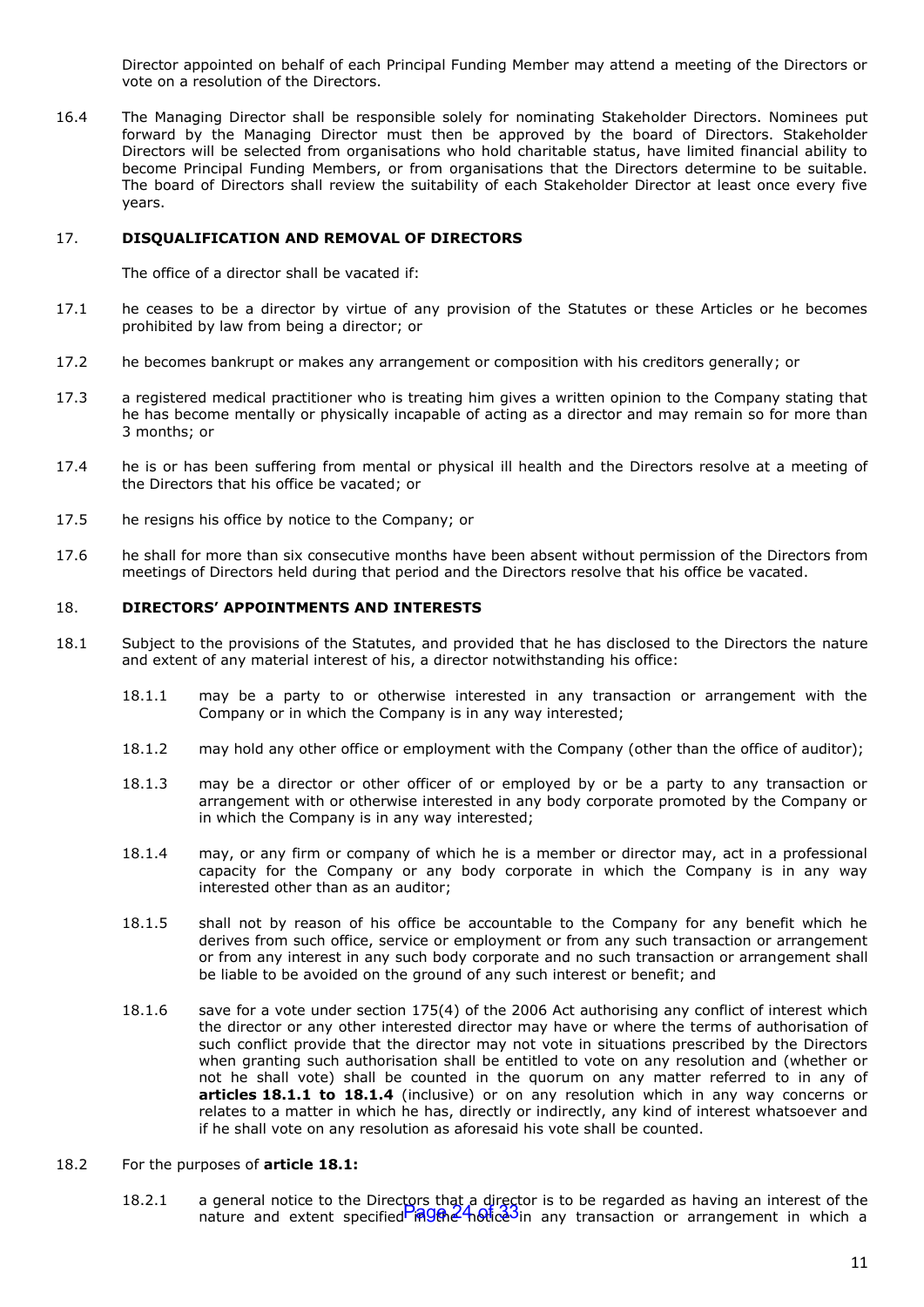specified person or class of persons is interested shall be deemed to be a disclosure that the director has an interest in any such transaction of the nature and extent so specified;

- 18.2.2 an interest of which a director has no knowledge and of which it is unreasonable to expect him to have knowledge shall not be treated as an interest of his; and
- 18.2.3 an interest of a person who is for any purpose of the 2006 Act (excluding any statutory modification not in force when the Company was incorporated) connected with a director shall be treated as an interest of the director and in relation to an alternate director an interest of his appointor shall be treated as an interest of the alternate director without prejudice to any interest which the alternate director has otherwise.

#### 19. **DIRECTORS' REMUNERATION AND EXPENSES**

- 19.1 Directors may undertake any services for the Company that the Directors decide.
- 19.2 The Company may pay any reasonable expenses which the directors properly incur in connection with their attendance at:
	- 19.2.1 meetings of Directors or committees of directors; or
	- 19.2.2 general meetings; or
	- 19.2.3 otherwise in connection with the exercise of their powers and the discharge of their responsibilities in relation to the Company.
- 19.3 Subject to the provisions of this article 19 the Company may remunerate the chairman of the Company and the Managing Director of the Company as the Directors determine.

#### 20. **PROCEEDINGS OF THE DIRECTORS**

- 20.1 Subject to the provisions of these Articles, the Directors may regulate their meetings, as they think fit. Any director may call a meeting of the Directors. Questions arising at a meeting shall be decided by a majority of votes. In the case of an equality of votes, the chairman shall have a second or casting vote. Notice of every meeting of the Directors shall be given to each director, including any director who may for the time being be absent from the United Kingdom and have given the Company an address within the United Kingdom for service.
- 20.2 Any director may participate in a meeting of the Directors or a committee constituted pursuant to **article [15](#page-22-0)** of which he is a member by means of a conference telephone or similar communications equipment whereby all persons participating in the meeting can hear each other and participation in a meeting in this manner shall be deemed to constitute presence in person at such meeting and, subject to these Articles and the Statutes, shall be entitled to vote and be counted in a quorum accordingly. Such a meeting shall be deemed to take place where the largest group of those participating is assembled or, if there is no such group, where the chairman of the meeting then is.
- 20.3 The quorum for a meeting of the Directors shall be fixed to the chairman of the Company, the Managing Director of the Company and at least one third of the Principal Funding Directors, save that, if and for so long as the Company has only one Principal Funding Director, the attendance of the sole Principal Funding Director is required for a meeting of the Directors to be quorate.
- 20.4 Notwithstanding any vacancies in their number, the continuing Directors or where there is only one, the sole continuing director, may continue to act but if the number of Directors is less than the number fixed as the quorum they, or (in the case of a sole director) he, may only act for the purpose of filling vacancies or calling a general meeting.
- 20.5 The Directors may appoint one of their number to be the chairman of the board of Directors and may remove him from that office. Unless he is unwilling to do so, the director so appointed shall preside at every meeting of the Directors at which he is present. But, if there is no director holding that office, or if the director holding it is unwilling to preside or is not present within five minutes after the time appointed for the meeting, the Directors present may appoint one of their number to be chairman of the meeting.
- 20.6 All acts done by any meeting of the Directors or of a committee constituted pursuant to **article [15,](#page-22-0)** or by any person acting as a director shall, notwithstanding that it be afterwards discovered that there was some defect in the appointment of any director or person acting as aforesaid, or that they or any of them were disqualified from holding office or had vacated office, or were not entitled to vote, be as valid as if every such person had been duly appoir<del>Rangane was Gua</del>lified and had continued to be a director and had been entitled to vote.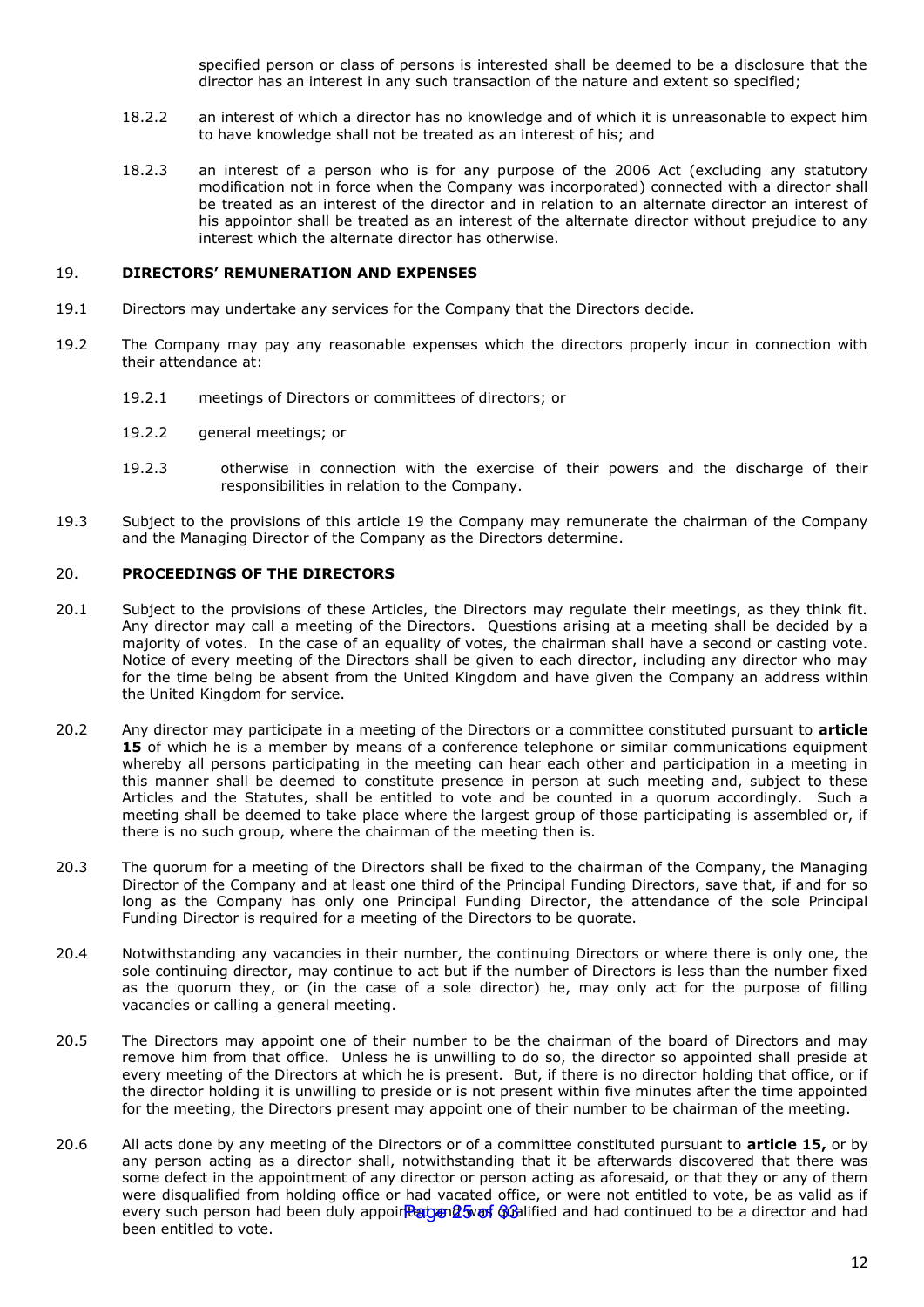- 20.7 A resolution in writing, signed by all the directors entitled to receive notice of a meeting of Directors or of a committee constituted pursuant to **article [15](#page-22-0)** shall be as valid and effectual as if it had been passed at a meeting of the Directors or (as the case may be) such a committee duly convened and held and may consist of several documents in the like form each signed by one or more directors or members of the committee (as the case may be).
- <span id="page-25-0"></span>20.8 If, and as a consequence of section 175(6) of the 2006 Act a director cannot vote or be counted in the quorum at a meeting of the Directors then the following apply:
	- 20.8.1 if the meeting is inquorate then the quorum for that purpose of that meeting shall be reduced by one for each director who cannot vote or be counted in the quorum; and
	- 20.8.2 if despite **article [20.8.1](#page-25-0)**, the meeting is still inquorate then it must be adjourned to enable the members of the Company to authorise any situation in which a director has a direct or indirect interest that conflicts, or possibly may conflict, with the interests of the Company.

#### 21. **MINUTES**

The Directors shall cause minutes to be made in books kept for the purposes:

- 21.1 of recording the names and addresses of all members; and
- 21.2 of all appointments of officers made by the Directors; and
- 21.3 of all proceedings at meetings of the Company and of the Directors and of committees constituted pursuant to **article [15](#page-22-0)** including the names of directors and members (as appropriate) present at each such meeting.

#### 22. **THE SEAL**

The Company shall not have a common seal.

#### 23. **ACCOUNTS**

No member shall (as such) have any right of inspecting any accounting records or other book or document of the Company except as conferred by statute or authorised by the Directors or by ordinary resolution of the Company.

#### 24. **COMPANY COMMUNICATION PROVISIONS**

- <span id="page-25-1"></span>24.1 Where:
	- 24.1.1 a document or information is sent by post (whether in hard copy or electronic form) to an address in the United Kingdom; and
	- 24.1.2 the Company is able to show that it was properly addressed, prepaid and posted,

it is deemed to have been received by the intended recipient 24 hours after it was posted.

- <span id="page-25-2"></span>24.2 Where:
	- 24.2.1 a document or information is sent or supplied by electronic means; and
	- 24.2.2 the Company is able to show that it was properly addressed,

it is deemed to have been received by the intended recipient immediately after it was sent.

- <span id="page-25-3"></span>24.3 Where a document or information is sent or supplied by means of a website, it is deemed to have been received by the intended recipient:
	- 24.3.1 when the material was first made available on the website; or
	- 24.3.2 if later, when the recipient received (or is deemed to have received) notice of the fact that the material was available on the website.
- 24.4 Pursuant to section 1147(6) of the 2000 Adges bections (2) (3) and (4) of that section shall be deemed modified by **articles [24.1](#page-25-1)**, **[24.2](#page-25-2)** and **[24.3](#page-25-3)**.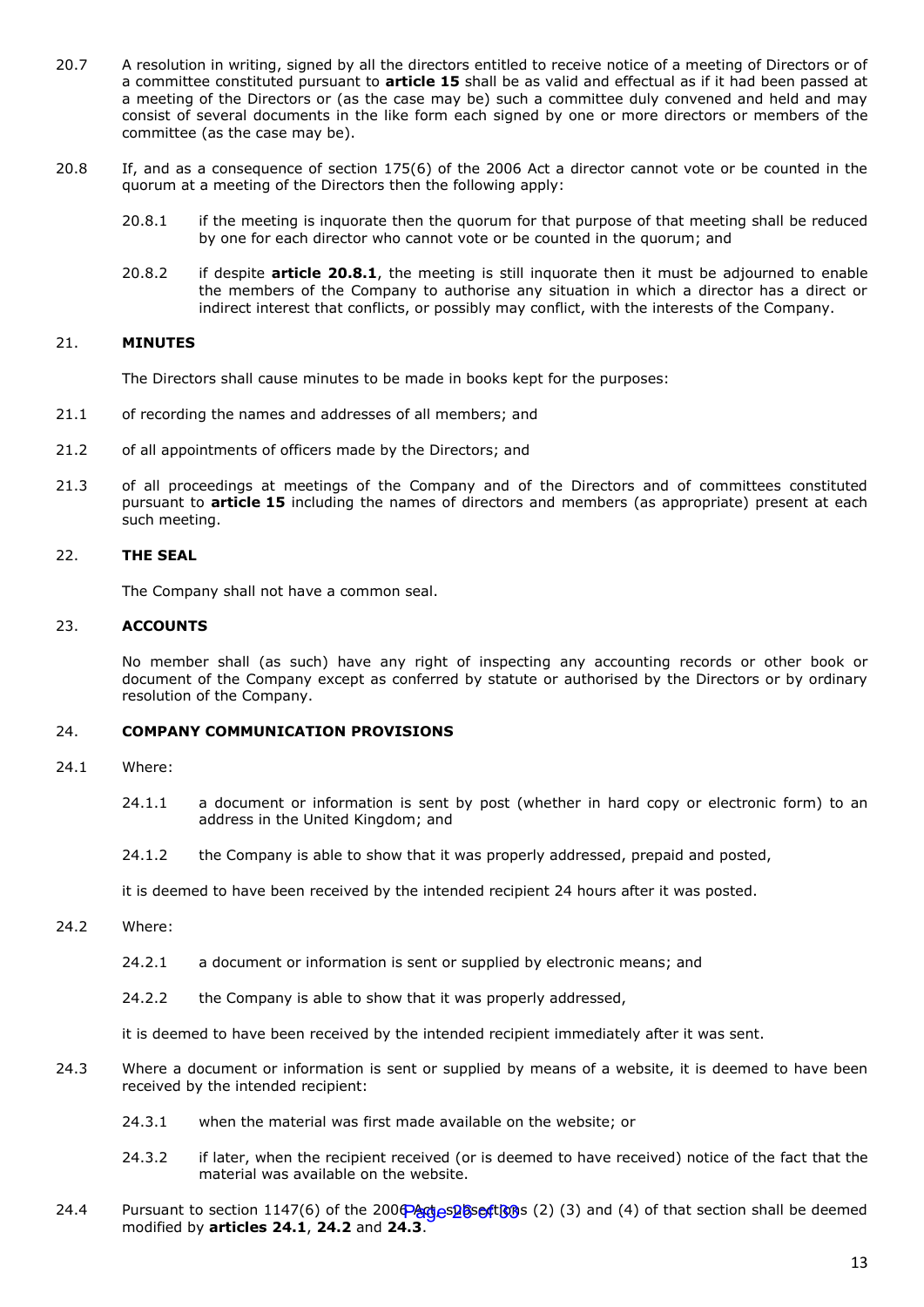24.5 If at any time by reason of the suspension or curtailment of postal services within the United Kingdom the Company is unable effectively to convene a general meeting by notices sent through the post or by electronic means, a general meeting may be convened by a notice advertised in at least one national daily newspaper and such notice shall be deemed to have been duly served on all members entitled thereto at noon on the day when the advertisement appears. In any such case the Company shall send confirmatory copies of the notice by post if at least seven days prior to the meeting the posting of notices to addresses throughout the United Kingdom again becomes practicable.

#### 25. **DOCUMENTS SENT IN ELECTRONIC FORM OR BY MEANS OF A WEBSITE**

- 25.1 Where the 2006 Act permits the Company to send documents or notices to its members in electronic form or by means of a website, the documents will be validly sent provided the Company complies with the requirements of the 2006 Act.
- 25.2 Subject to any requirement of the 2006 Act only such documents and notices as are specified by the Company may be sent to the Company in electronic form to the address specified by the Company for that purpose and such documents or notices sent to the Company are sufficiently authenticated if the identity of the sender is confirmed in the way the Company has specified.

#### <span id="page-26-0"></span>26. **RULES OR BYE-LAWS**

- <span id="page-26-1"></span>26.1 The Directors may from time to time make such rules or bye-laws as they may deem necessary or expedient or convenient for the proper conduct and management of the Company and for the purposes of prescribing classes of and conditions of membership, and in particular but without prejudice to the generality of the foregoing, it may by such rules or bye-laws regulate:
	- 26.1.1 the admission and classification of members of the Company, and the rights and privileges of such members, and the conditions of membership and the terms on which members may resign or have their membership terminated and the entrance fees, subscriptions and other fees or payments to be made by members;
	- 26.1.2 the conduct of members of the Company in relation to one another, and to the Company's servants;
	- 26.1.3 the setting aside of the whole or any part or parts of the Company's premises at any particular time or times or for any particular purpose or purposes;
	- 26.1.4 the procedure at general meetings and meetings of the Directors and committees constituted pursuant to **article [15](#page-22-0)** in so far as such procedure is not regulated by these Articles; and
	- 26.1.5 generally, all such matters as are commonly the subject matter of such rules,

provided, nevertheless, that no rule or bye-law shall be inconsistent with, or shall affect or repeal anything contained in these Articles.

26.2 The Company shall have power to alter or repeal the rules or bye-laws referred to in **article [26.1](#page-26-1)** and to make additions thereto. The Directors shall adopt such means as they deem sufficient to bring to the notice of members all such rules or bye-laws made pursuant to this **article [26](#page-26-0)** which, so long as they shall be in force, shall be binding on all members.

#### 27. **INDEMNITIES FOR DIRECTORS**

- 27.1 Subject to the provisions of, and so far as may be permitted by, the 2006 Act but without prejudice to any indemnity to which the person concerned may be otherwise entitled, the Company may indemnify every director, alternate director or other officer of the Company against all costs, charges, losses, expenses and liabilities incurred by him in the execution and discharge of his duties or the exercise of his powers or otherwise in relation to or in connection with his duties, powers or office, including any liability which may attach to him in respect of any negligence, default, breach of duty or breach of trust in relation to anything done or omitted to be done or alleged to have been done or omitted to be done by him as a director, alternate director or other officer of the Company and against any such liability incurred by him in connection with the Company's activities as trustee of an occupational pension scheme as defined in section 235(6) of the 2006 Act.
- 27.2 The directors may buy and maintain at the cost of the Company insurance cover for or for the benefit of every director, alternate director or other officer of the Company or of any associated company (as defined in section 256 of the 2006 Act) against any liability which may attach to him in respect of any negligence, default, breach of duty or breach of trust by him in relation to the Company (or such associated company), including anything done or omitted to be done or alleged to have been done or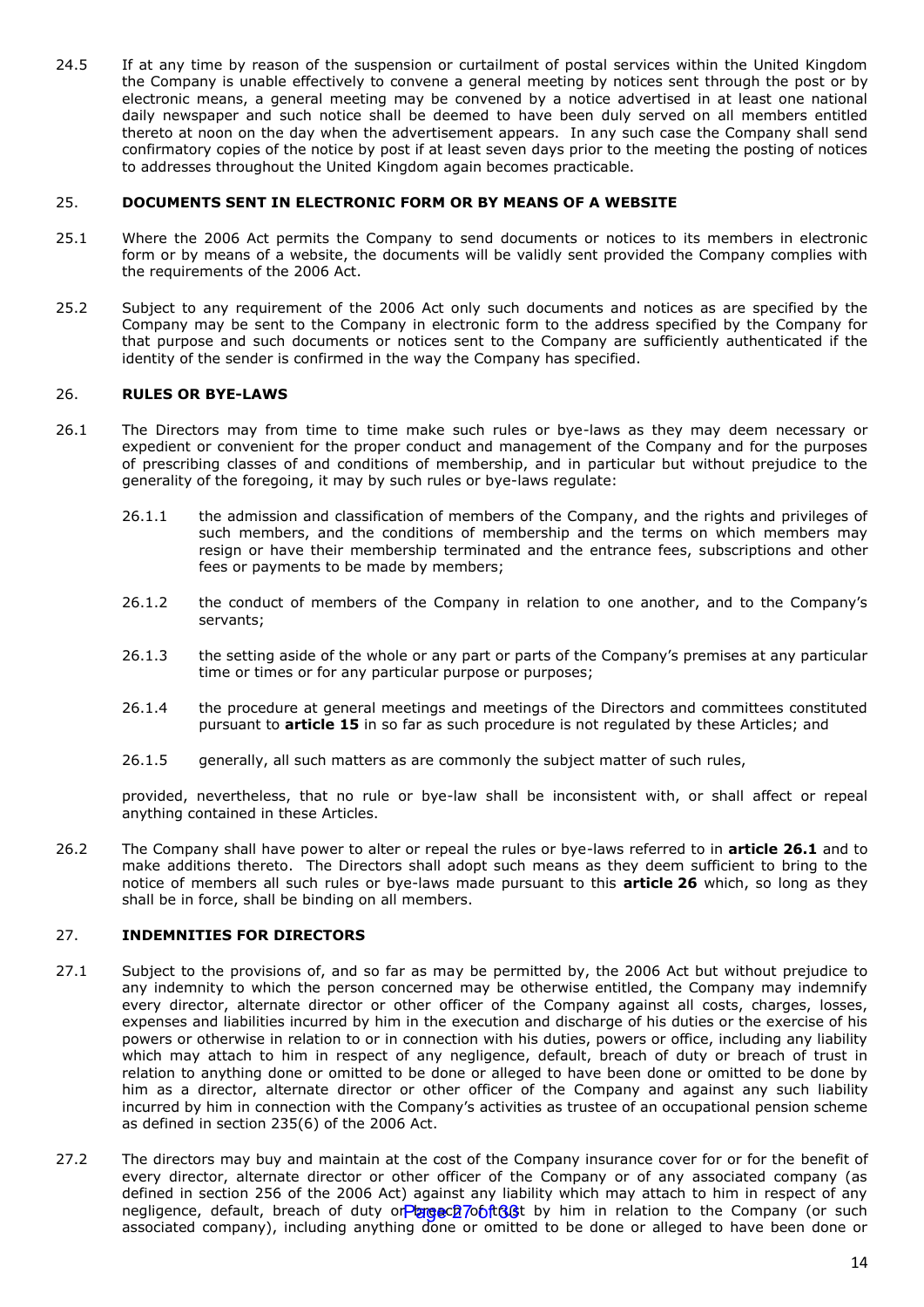omitted to be done by him as a director, alternate director, auditor or other officer of the Company or associated company.

- 27.3 Subject to the provisions of, and so far as may be permitted by, the Statutes, the Company shall be entitled to fund the expenditure of every director, alternate director or other officer of the Company incurred or to be incurred:
	- 27.3.1 in defending any criminal or civil proceedings; or
	- 27.3.2 in connection with any application under section 1157 of the 2006 Act.

#### 28. **REGISTERED OFFICE**

The Company's registered office is to be situated in England and Wales.

#### 29. **LIABILITY OF MEMBERS**

- 29.1 The liability of the members is limited to  $£1$ , being the amount each member of the Company undertakes to contribute to the assets of the Company in the event of it being wound up while that party is a member or within one year after such party ceases to be a member, for:
	- 29.1.1 payment of the Company's debts and liabilities contracted before such party ceases to be a member;
	- 29.1.2 payment of the costs, charges and expenses of winding up; and
	- 29.1.3 the adjustment of the rights of the contributories among themselves.
- 29.2 If at the conclusion of the winding up or dissolution of the Company there remains after the satisfaction of all its debts and liabilities any property or operating surplus whatsoever, the same shall be paid to or distributed: (i) among the then Principal Funding Members of the Company in proportion to their contribution to the Net Funding Requirement in the year that the Company passes a resolution to wind up or is otherwise dissolved; or (ii) on such other basis as the then current Principal Funding Members shall unanimously agree in writing.

Name and Address of Subscribers:

#### **Anglian Water Services Limited**

Lancaster House Lancaster Way Ermine Business Park Cambridgeshire PE29 6XU

#### **Lincolnshire County Council**

County Offices Newland Lincoln LN1 1YL

#### **Northumbrian Water Limited**

Northumbria House Abbey Road Pity Me Durham DH1 5FJ

#### **RWE Generation UK PLC**

Windmill Hill Business Park Whitehill Way Swindon Wiltshire, SN5 6PB

#### **Affinity Water Limited**

Tamblin Way, Hatfield Hertfordshire AL10 9EZ

#### **National Farmers Union of England and Wales**

Agriculture House Stoneleigh Park Stoneleigh Warwickshire, CV8 2TZ

#### **Severn Trent Water Limited**

Severn Trent Centre 2 St John's Street Coventry CV1 2LZ

## **South Staffordshire Water PLC**

Green Lane Walsall West Midlands Page 28 of 33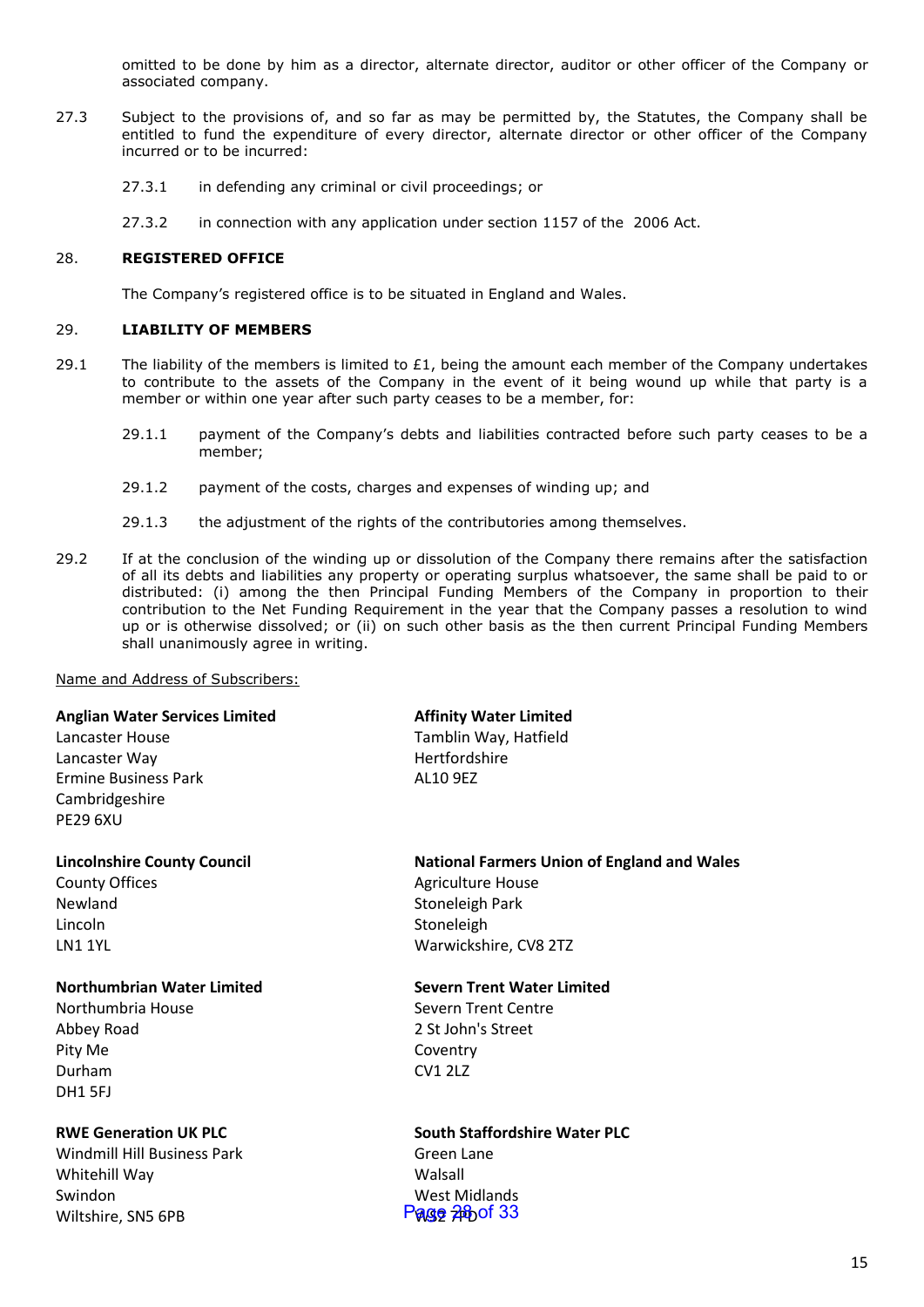

**URN:** 

**Subject: Outdoor Spaces Paper** 

**Report to: Environment Committee, Wednesday 27th January 2021**

**Report by: Kate Watts, Strategic Director** 

#### **SUMMARY**

 This paper provides Members with an update regarding outdoor spaces across the Borough under the following themes:

- Management of our outdoor spaces
- Outdoor play inspections
- Section 106 agreements
- Playing pitch strategy

Members are asked to the note the content of this report and resolve to use the previously committed funding allocation of £15,790 to appoint a Technical Assistant on a part time basis to survey and log all the Council's outdoor assets, so that a detailed strategic review of these can then be undertaken and presented to this Committee.

#### 1. **INTRODUCTION**

- 1.1 The Council owns a significant amount of outdoor leisure spaces that offer sport, play and recreational opportunities for our residents and visitors to the Borough. These range in size from the larger Beaconsfield and Wellesley sites to smaller play areas with minimal play equipment.
- 1.2 This paper attempts to identify and present the Council's current position with regards to various themes in relation to these sites.

#### **2. OUTDOOR SPACES AUDIT**

2.1 Information regarding the Council's outdoor assets is held in part on the Councils asset management database Concerto. Additional information is held in paper format (deeds etc) and some information is held by third parties such as GYBS. This creates significant difficulties in accessing information about these sites, preventing the Council from strategically managing them.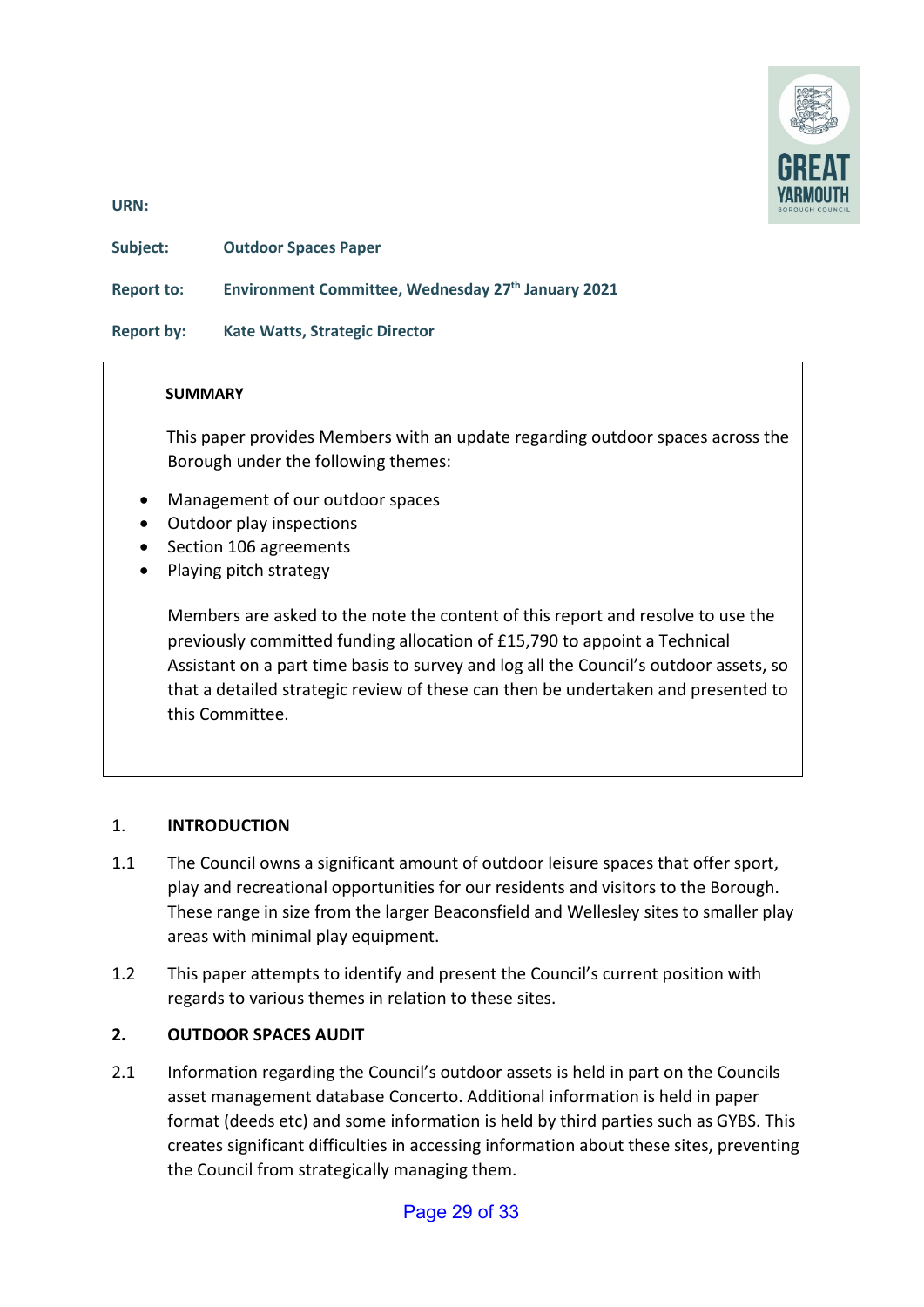- 2.2 Specifically, the Council's Environment Committee had previously requested a strategic review in relation to the Council's play areas, of which there are 96. The Environment Committee wanted to understand the condition of these sites, the level of usage and consider what the Council may wish to keep and invest in, and what the Council may wish to dispose of, for example to Parish Councils.
- 2.3 A proposal for a play officer was presented to this Committee in September 2019 and funding allocated of £15,790, however this was not progressed and as a result this funding is still available.
- 2.4 Whilst this paper will now explore a number of themes under the outdoor spaces umbrella, it is critical that the Council brings together all the information it can regarding its outdoor spaces to allow the Council to understand the offer provided by each of these sites, the condition of the sites and any equipment provided, the level of usage of the site alongside any cost (repairs and maintenance) or income (rented courts) these sites generate. This work would involve:
	- Identifying and bringing together information and uploading it in totality onto the Concerto database
	- Undertaking a visual inspection alongside mapping of each sites detailing as appropriate what equipment it has and its condition, usage details, photographs and proximiety to other sites
	- Financial analysis of sites (cost/income)
	- Community engagement understand usage, need, residents view, appetite to transfer etc (as appropriate)
- 2.5 This would then allow for a strategic review of these sites against the Councils' Asset Management Strategy, enabling each site to be considered in terms of keeping it, investing further in it (or simply understanding the ongoing repairs and maintenance liabilities) or disposing the site. Future income opportunities could also be identified. It is worth noting that this work would help with Open Space Needs Assessment discussed further in section 5 of this report.
- 2.6 However, to do this, additional resource will be required. Property Services have recommended that this resource could take the form of a Technical Assistant (Band 5) appointed on a fixed term basis (PT for 9 months). It is recommended that the funding previously allocated for the play officer post is redirected to support this recruitment.
- 2.7 Whilst the detail of a financial business case has not yet been developed there is clearly an invest to save opportunity through identify clusters of sites and then considering how these could be rationalised. It is proposed that as part of this work the conclusions of the strategic review are presented to Members of the Council's Environment Committee.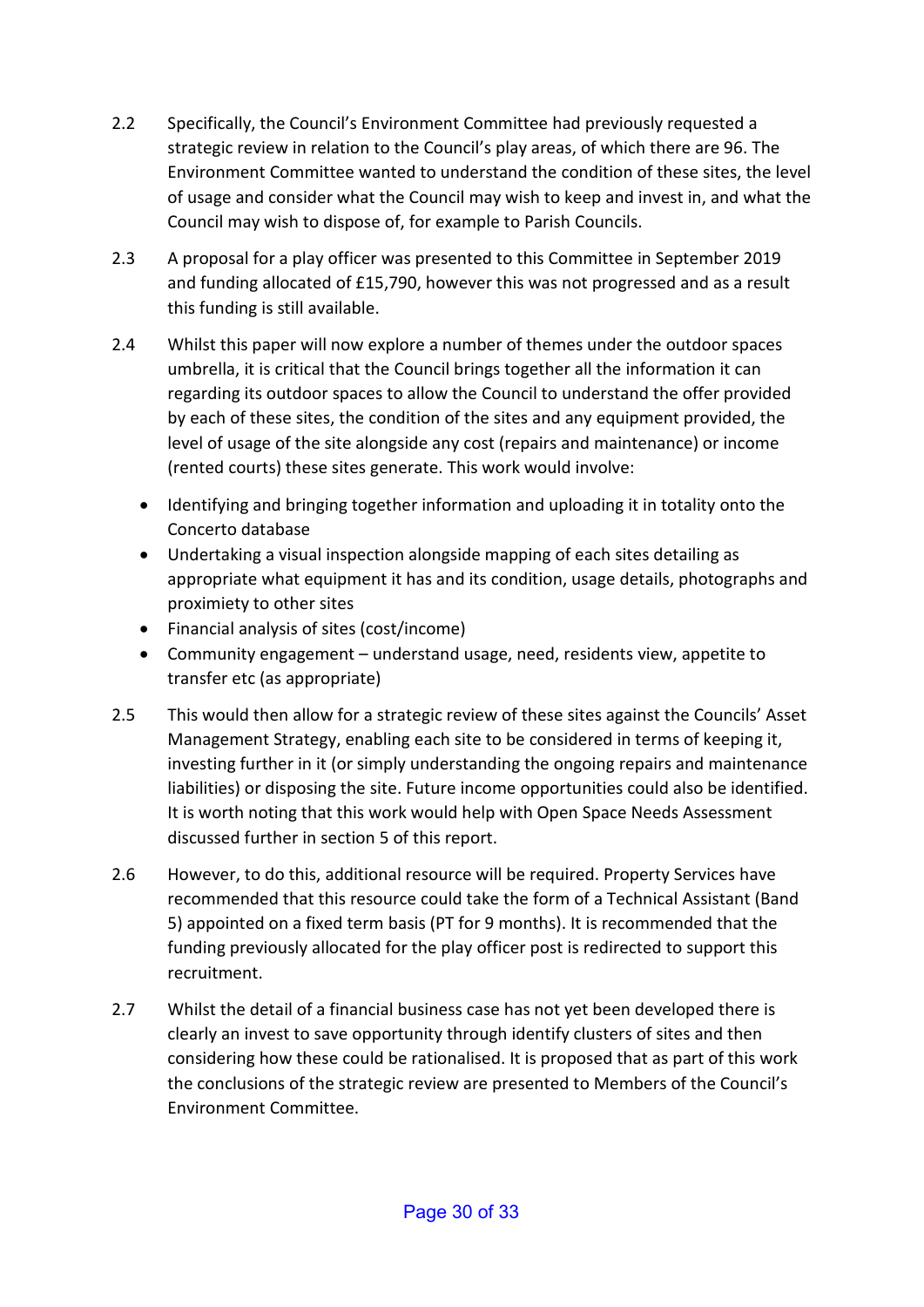## **3. MANAGEMENT OF OUR OUTDOOR SPACES**

- 3.1 Currently our outdoor leisure spaces are maintained and managed by GYBS. From time to time the Council has received complaints from members of the public and elected Members about how these sites are managed. For example, the Members wanted to make improvements to St Georges park and whilst the subsequent management changes were not satisfactory and the works given back to GYBS, there was clearly an initial issue.
- 3.2 As well as maintaining our outdoor spaces, GYBS also manage the hire of these sites, for example the tennis courts on Gorleston seafront. In these instances, there is an additional profit share that means that any income is then split between GYBS and the Council. There is minimal advertising of these sites, and whilst some would benefit from further investment there is clearly an opportunity to also increase income.
- 3.3 With the recent appointment of the Operations Director for GYBS there is scope to work with GYBS to improve both the maintenance of these sites alongside income generation. Work is now ongoing with the Operations Director to progress this.
- 3.4 Budgets for the management of these open spaces currently sit within the Neighbourhood and Community Team. It has been agreed to move these to Environmental Services so these can be managed as part of the contract management role that sits within this department regarding GYBS.

### **4. OUTDOOR PLAY INSPECTIONS**

- 4.1 In addition to understanding the Council's existing assets and considering these against the Councils Asset Management Strategy it would be timely to also consider how these areas are inspected.
- 4.2 Currently our Environmental Rangers carry out routine play inspections which consist of a visual check of sites to identify any vandalism or wear and tear of equipment. This is undertaken on a risk assessment basis and sites can be visited weekly, fortnightly or three weekly. This totals 300 inspections every six weeks. EU guidance and insurance guidance outlines the need for these risk assessment-based inspections.
- 4.3 Additional operational inspections are required on a quarterly basis, these are delivered through a GYN appointed (and qualified) play inspector who also carries out repairs and minor installations of play equipment. These inspections are not just visual as they also involve testing of equipment. Currently this inspector is achieving on average a monthly inspection to each of our sites.
- 4.4 Finally, there is an annual inspection which is undertaken by an outside body. This is a detailed certificated inspection.
- 4.5 Because the operational inspections are being undertaken more frequently than the required quarterly inspections there is some duplication of work. This has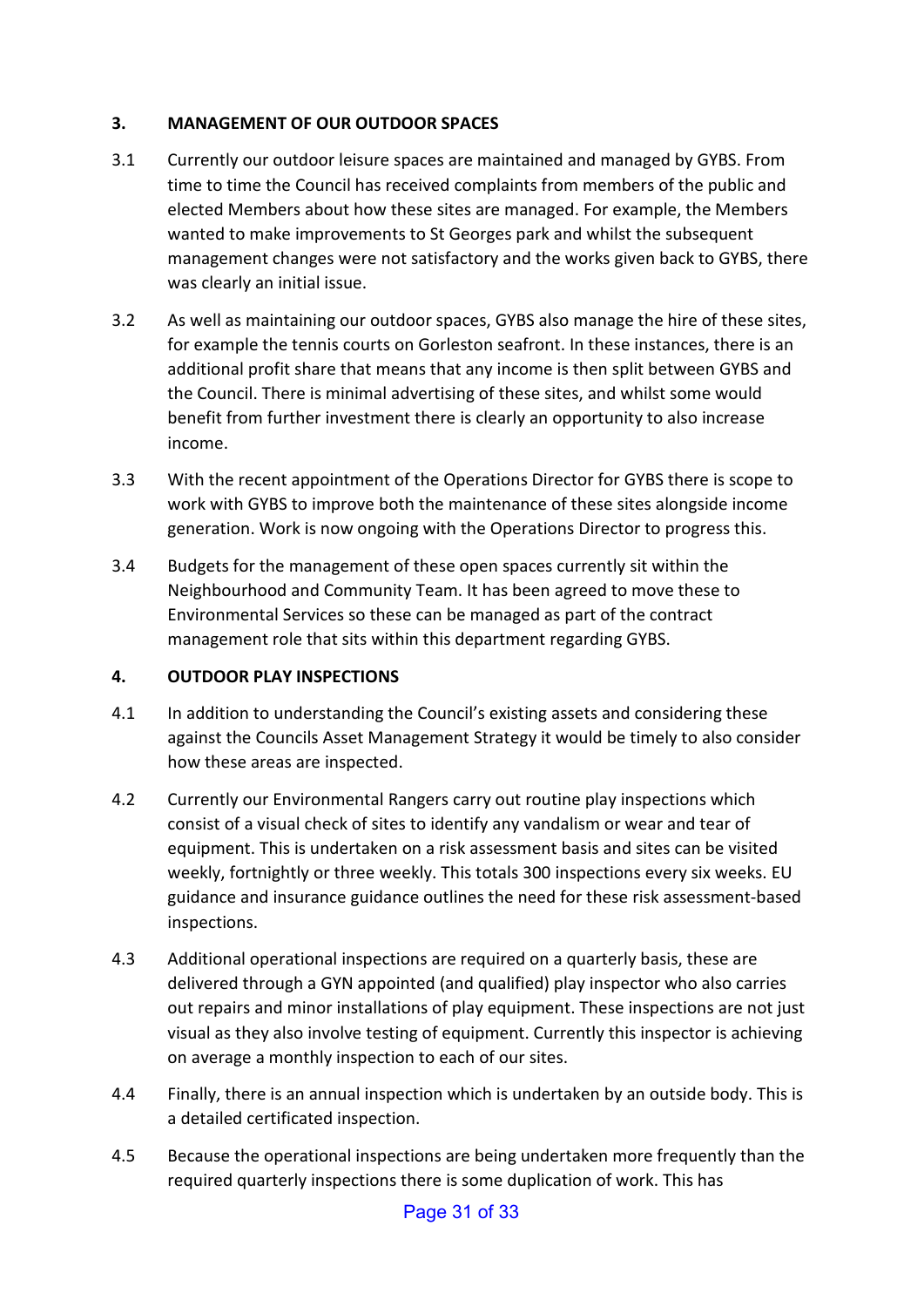subsequently been reviewed with GYN, and as a result the Rangers have been able to reduce their inspections by half and remove this duplication of work. This has freed up significant Environmental Ranger resource.

## **5. SECTION 106 AGREEMENTS – SPENDING OF OFF-SITE CONTRIBUTIONS**

- 5.1 Section 106 agreements for open space provision are negotiated between a developer and Council to help make new residential development schemes more attractive to communities and meet the additional needs for open space arising from the new occupants. Our current approach is to secure open space investment on major residential developments. This open space will not be routinely adopted by the Council but managed by a management company appointed by the developer. This works well.
- 5.2 However, on occasion a financial contribution towards offsite provision will be made. Spending of off-site contributions has historically been informed by Neighbourhood Managers in consultation with local communities. At present there isn't an up-to-date evidence base or policy on open space needs to inform such decisions. This has resulted in ad hoc decisions for play and open space investments that have not been properly considered in terms of the ongoing costs they create for the Council, such as repairs and maintenance costs.
- 5.3 The emerging Local Plan Part 2 includes a new policy to secure open space contributions which will apply to all new residential developments. Where off-site contributions are considered appropriate these will be £1,800 per dwelling. It is expected that the local Plan will be adopted in summer 2021. The new policy will likely secure more funding towards open space than the existing approach.
- 5.4 An Open Space Supplementary Planning Document (SPD) is also being prepared to provide further guidance on how open space will be secured and how off-site contributions could be used. It is likely that consultation on the SPD will take place by May 2021 with adoption by the end of 2021/early 2022. Alongside this there will need to be an update of open space needs (both qualitative and quantitative), this evidence can inform a strategy to ensure open space contributions from developments are focused to where they will have the most benefit.
- 5.5 Whilst the new policy and evidence base will assist planning officers better in agreeing section 106 spend with developers, there will still be a need for community engagement, especially where the Council is looking to negotiate 3<sup>rd</sup> party management of a site. Neighbourhood Managers will continue with community engagement, but the installation and ongoing maintenance of any equipment will now be overseen by Property Services.
- 5.6 Finally it is worth noting that central government are moving to an infrastructure levy for this type of spend (instead of section 106 agreements or Community Infrastructure Levy's) and whilst we will not know more until the new year about